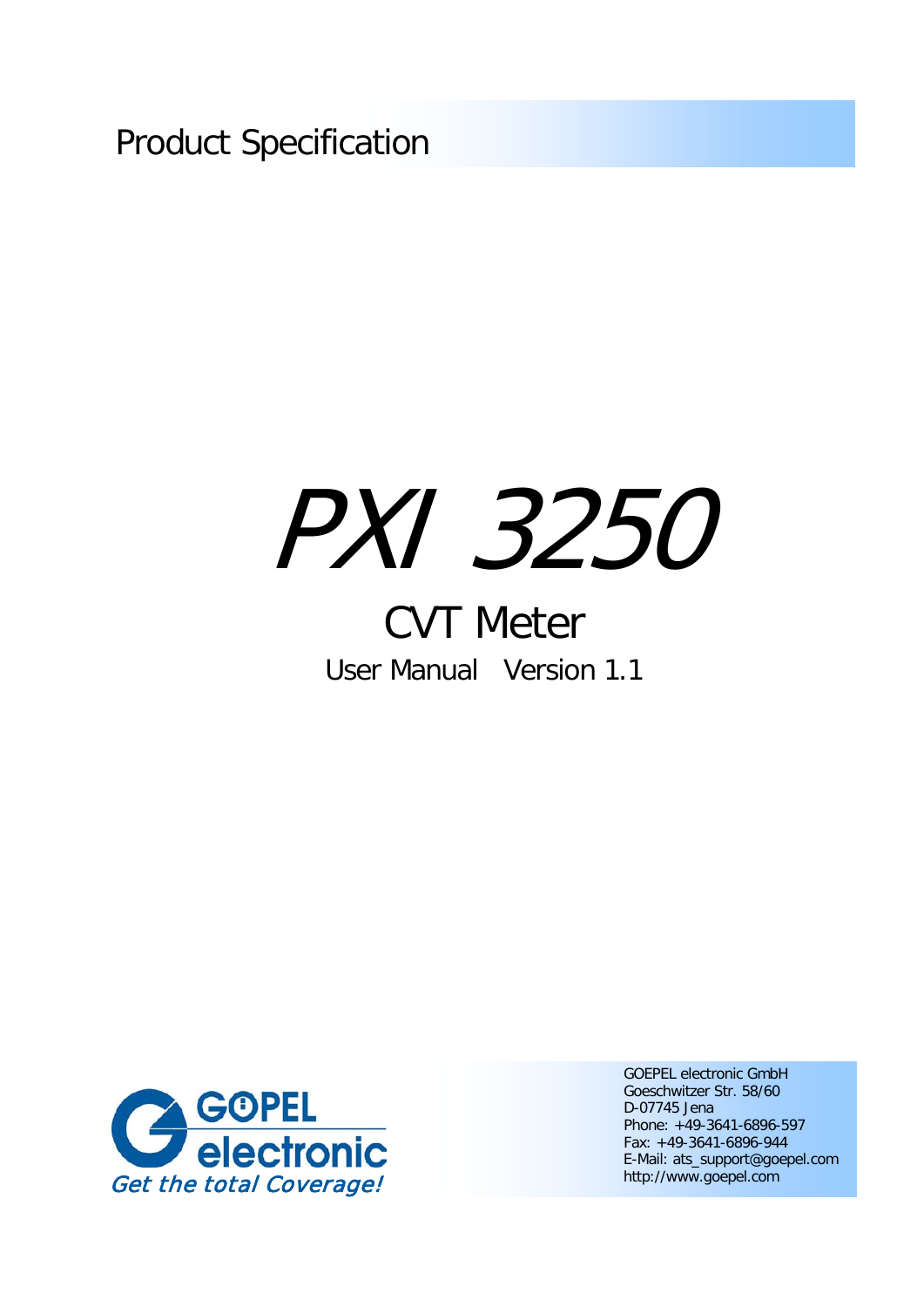#### **© 2011 GOEPEL electronic GmbH. All rights reserved.**

The software described in this manual as well as the manual itself are supplied under license and may be used or copied only in accordance with the terms of the license. The customer may make one copy of the software for safety purposes.

The content of the manual is subject to change without prior notice and is supplied for information only.

Hardware and software might be modified also without prior notice due to technical progress.

In case of inaccuracies or errors appearing in this manual, GOEPEL electronic GmbH assumes no liability or responsibility.

Without the prior written permission of GOEPEL electronic GmbH, no part of this documentation may be transmitted, reproduced or stored in a retrieval system in any form or by any means as well as translated into other languages (except as permitted by the license).

GOEPEL electronic GmbH is neither liable for direct damages nor consequential damages from the company's product applications.

Printed: 09.03.2011

All product and company names appearing in this manual are trade names or registered trade names of their respective owners.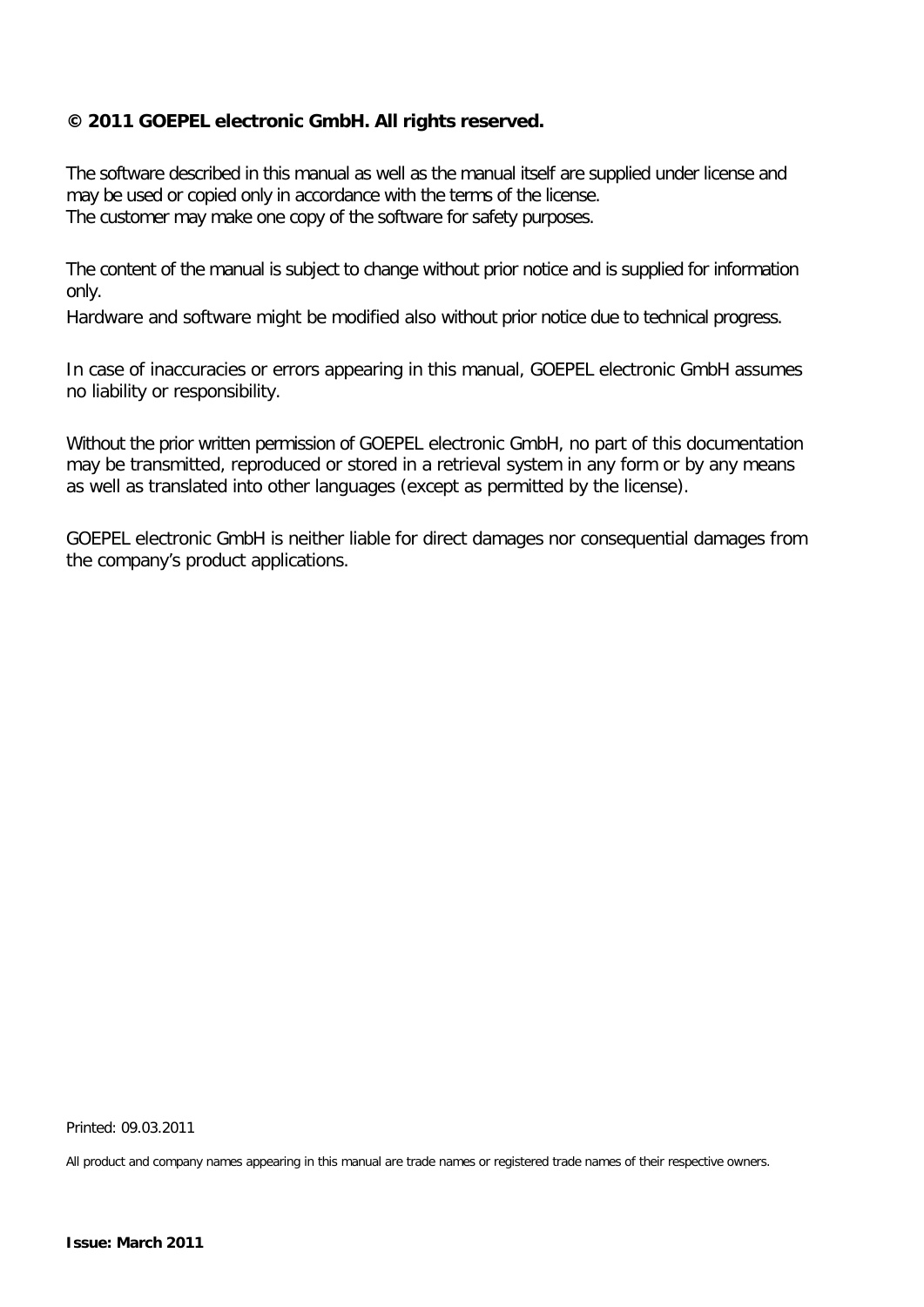| 1            |        |       |  |
|--------------|--------|-------|--|
|              | 1.1    |       |  |
|              | 1.2    |       |  |
| $\mathbf{2}$ |        |       |  |
|              | 2.1    |       |  |
|              | 2.2    |       |  |
|              | 2.2.1  |       |  |
|              | 2.2.2  |       |  |
|              |        | 2.2.3 |  |
|              | 2.2.4  |       |  |
|              | 2.3    |       |  |
|              | 2.3.1  |       |  |
|              | 2.3.2  |       |  |
|              | 2.3.3  |       |  |
|              | 2.4    |       |  |
|              | 2.4.1  |       |  |
|              | 2.4.2  |       |  |
|              | 2.4.3  |       |  |
|              | 2.4.4  |       |  |
|              | 2.5    |       |  |
| 3            |        |       |  |
|              | 3.1    |       |  |
|              | 3.1.1  |       |  |
|              | 3.1.2  |       |  |
|              | 3.1.3  |       |  |
|              | 3.1.4  |       |  |
|              | 3.1.5  |       |  |
|              | 3.16   |       |  |
|              | 3.1.7  |       |  |
|              | 3.1.8  |       |  |
|              | 3.1.9  |       |  |
|              | 3.1.10 |       |  |
|              | 3.1.11 |       |  |
|              | 3.2    |       |  |

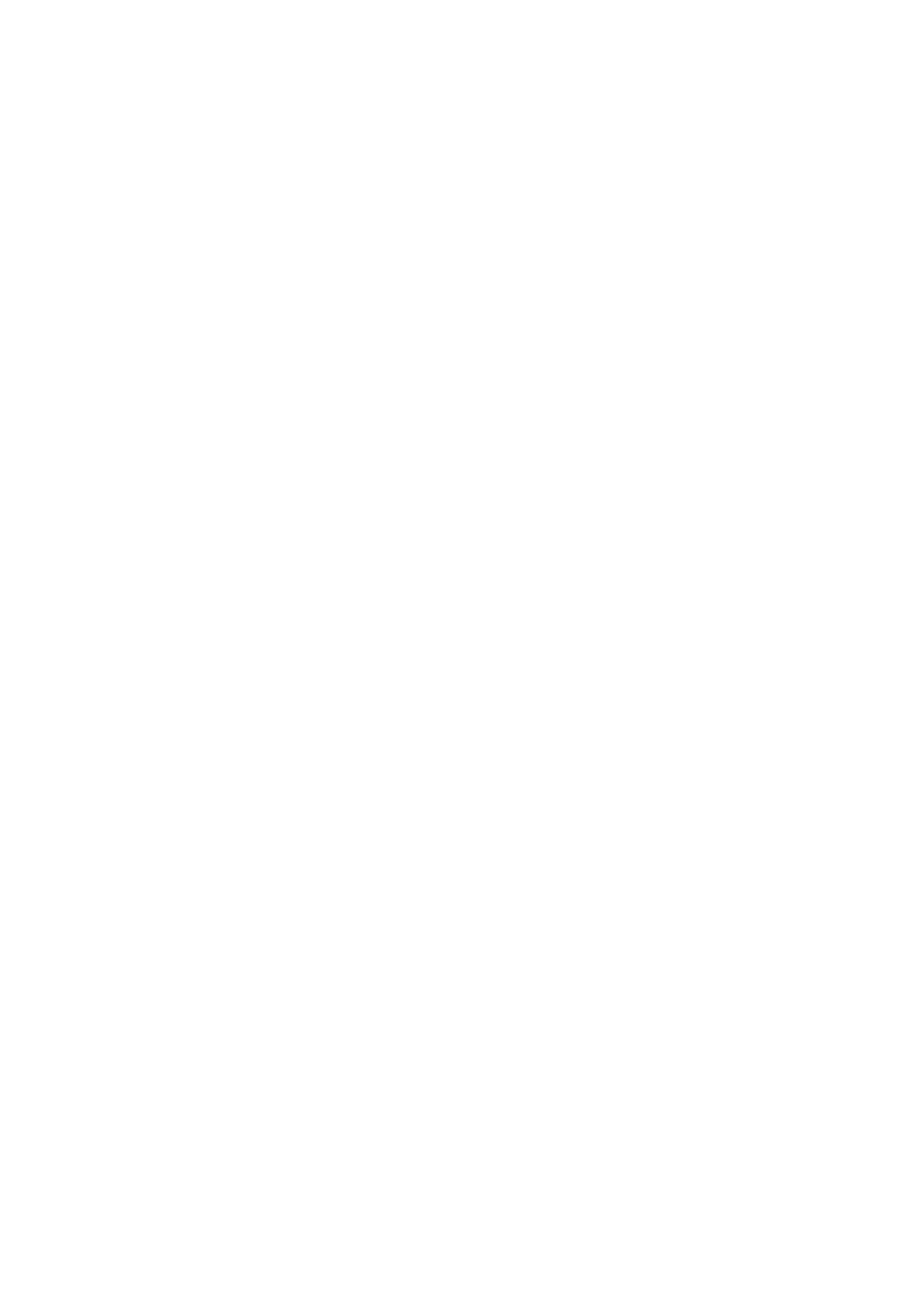# <span id="page-4-0"></span>**1 Board Installation**

# <span id="page-4-1"></span>**1.1 Hardware Installation**



Please make absolutely certain that all of the installation procedures described below are carried out with your system switched off.

The **PXI™**- or **CompactPCI™** system is to be opened according to its conditions. A free slot is to be selected in your system.

Now, the slot cover is to be taken away from the slot selected. To do this, unscrew the two fixation screws and remove the cover from the slot.



When installing the board, touch it at its edges only.

Never touch the surface of the board, because otherwise it may be destroyed by electrostatic charges.

Insert the board carefully into the prepared slot. Use the lever at the front plate in order to push in the board finally.

When the board has been inserted properly, it is to be fixed by means of the two screws at the front plate. Now, the board has been installed correctly.

Afterwards, carry out the operations required at the system to make it ready for operation anew.

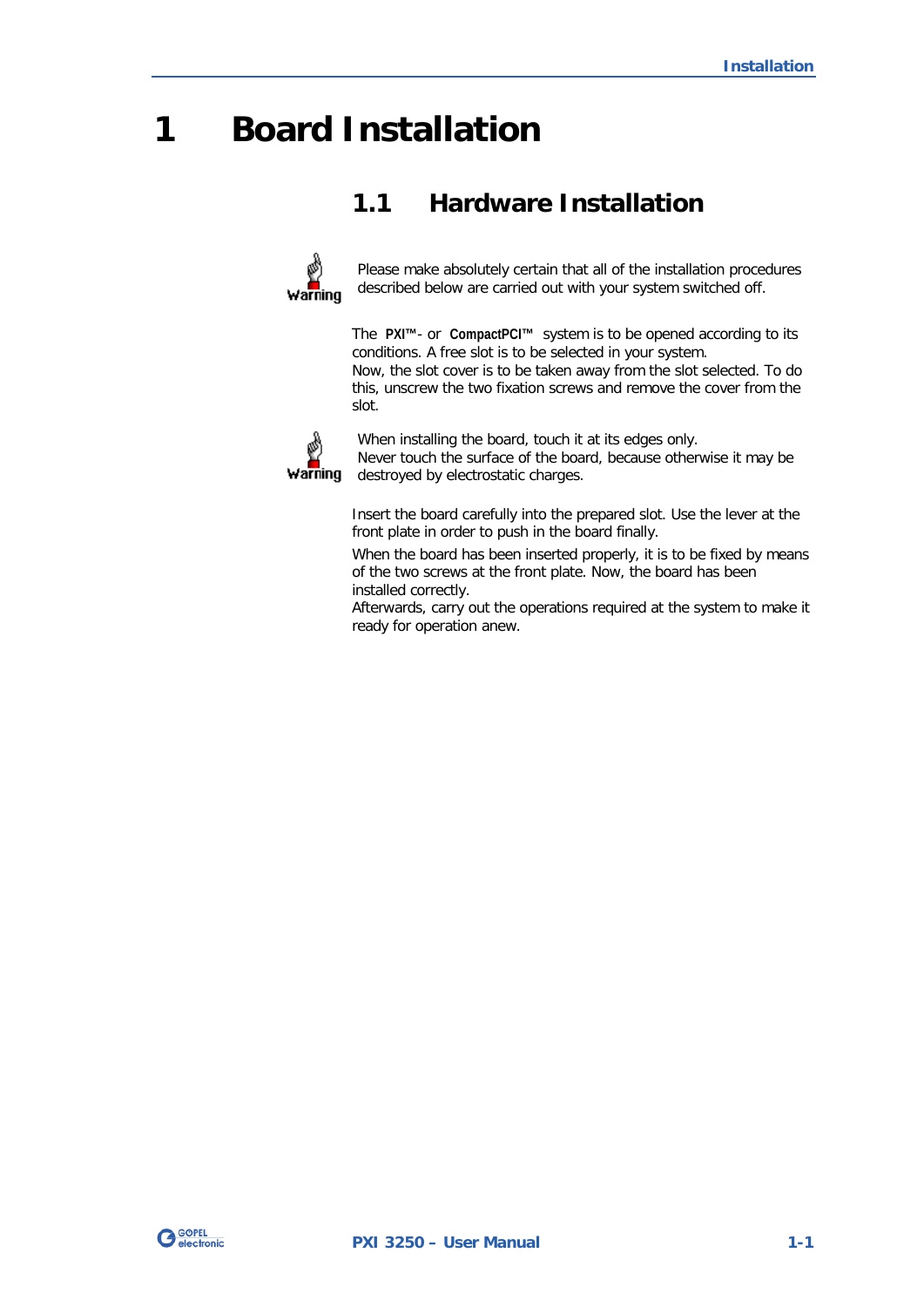# <span id="page-5-0"></span>**1.2 Driver Installation**

#### **Windows Device Driver**

Due to the plug and play capability of Windows® 2000/ XP, for every newly recognized hardware component a driver installation is started automatically via the hardware assistant. The hardware assistant can carry out the installation of the device driver by using the *inf* file contained on the enclosed CD.

It is not absolutely essential to restart the system.



At present, the available device driver only supports Windows® 2000/ XP systems.

If you want to create your own software for the boards, you need the files for user specific programming  $(*. DLL, *. LLB, *H).$  These files are not automatically copied to the computer and have to be transferred individually from the supplied Product CD to your development directory.



The I/O base address is generated during the boot operation of the system and is written into the configuration area of the board. A manual setting is not necessary.

After driver installation, you can check whether the boards are properly imbedded by the system.

The following figure shows among others the successful imbedding of a **PXI 3250** board.



Figure 1-1: Device Manager

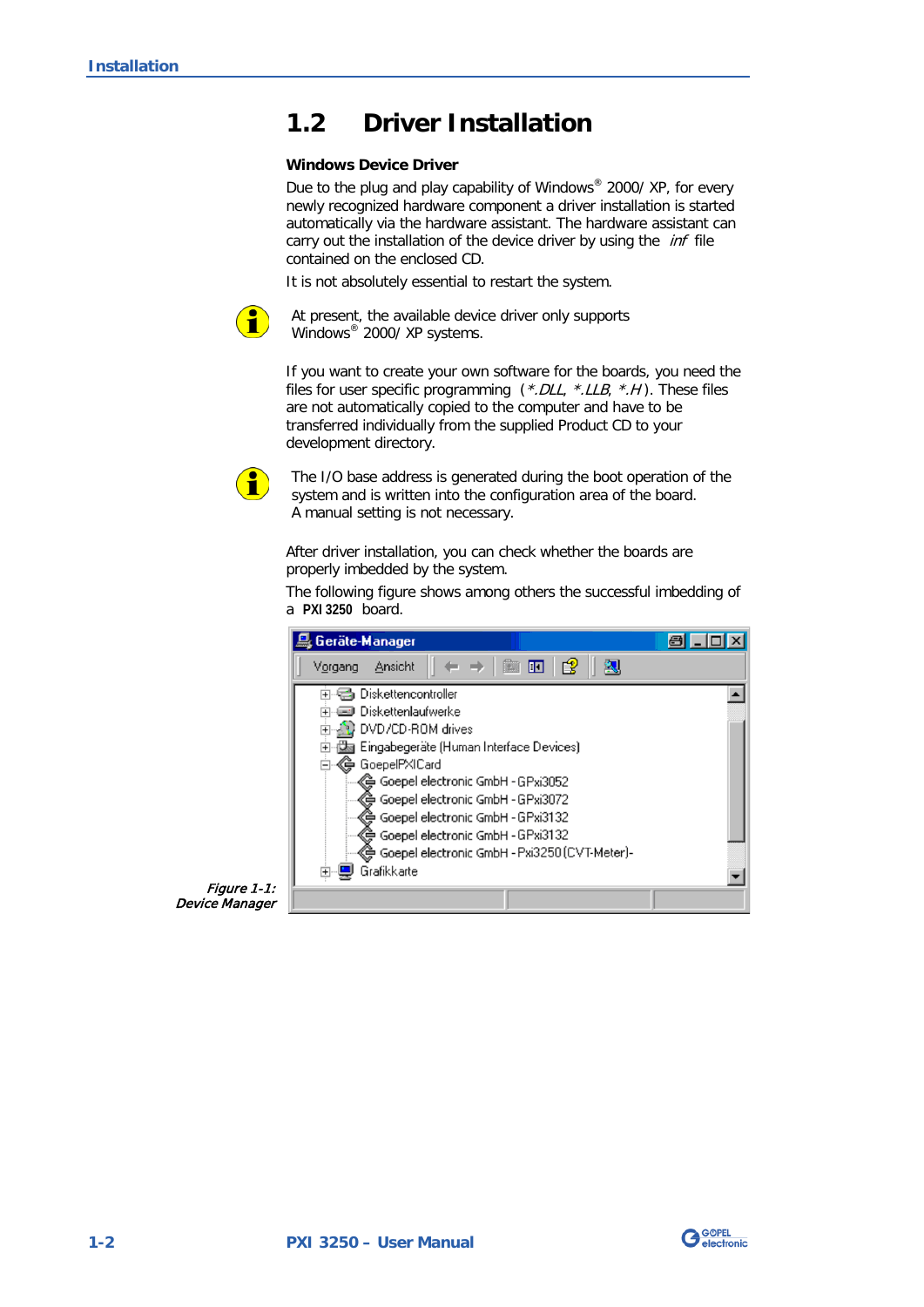# <span id="page-6-0"></span>**2 Hardware PXI 3250**

## <span id="page-6-1"></span>**2.1 Definition**

The **PXI 3250** CVT Meter (Current/ Voltage/ Temperature) is a PXI board of **GOEPEL electronic GmbH** for measuring Current, Voltage and Temperature (PT1000) with a resolution of 5½ digits. The base of this board is a special measuring module, which is part of the **PXI 3250** as an extension board.

**PXI 3250** has a special **Autorange** function, allowing current measurements completely uninterruptible over all measurement ranges. This way it is quite simple to measure quiescent currents as well as full load currents.

The multitude of connectable measuring probes allows the perfect adaption of resolution and measurement range to the corresponding application.

**PXI 3250** can be delivered with 2 or 4 independent and galvanically separated measurement channels.



Figure 2-1: PXI 3250

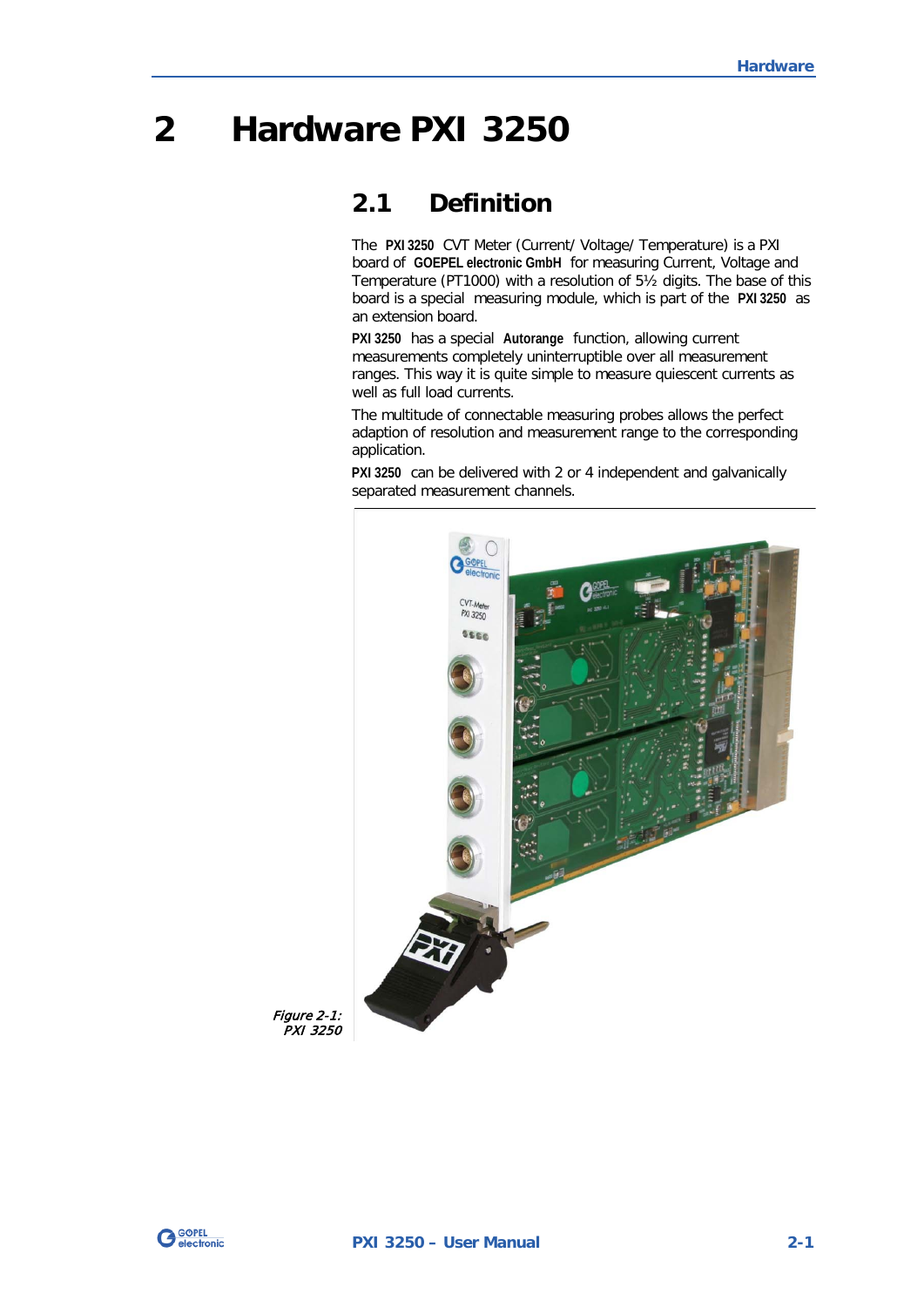# <span id="page-7-0"></span>**2.2 Construction**

<span id="page-7-1"></span>The measuring section consists of the measurement module plugged on the **PXI 3250** and an externally connected measuring **Probe** for the conversion of the measurement value. There are **Probes** to measure current, voltage or temperature. The **PXI 3250** board can be delivered as variants with 1 or 2 measurement modules, with 2 measuring channels each. Every channel has 5 measurement ranges with a resolution of 16 bits per measurement range and an adjustable sample rate between 0.546ms and 70.4ms. In addition, the board can proceed an internal averaging over max. 100 values. For each measurement value, a time stamp is transferred. The **PXI 3250** CVT Meter is a plug-in board developed for the **PXI™** bus (**P**CI e**X**tensions for **I**nstrumentation). Basis of this bus is the **CompactPCI™** bus. The board can be plugged into any desired slot of a **CompactPCI™** or **PXI™** system (except for slot 1). 2.2.1 General 2.2.2 PXI **Interface** 

The highest bus transmission rate is 133MByte/s. The **PXI 3250** board can be definitely identified also in the case that several boards of this type are used in the same rack.

- <span id="page-7-3"></span><span id="page-7-2"></span>The dimensions of the board correspond to standard dimensions of the accompanying bus system: 2.2.3 Dimensions
	- ♦ 160 mm x 100 mm x 20.32 mm (L x W x H)
	- The **PXI 3250** board has the following characteristics: 2.2.4 PXI 3250 **Characteristics**

<span id="page-7-4"></span>

| Symbol    | <b>Indication</b>           | Min.  | Typ. | Max. | Unit        |
|-----------|-----------------------------|-------|------|------|-------------|
|           | <b>Operating conditions</b> |       |      |      |             |
| $V_{CC1}$ | Supply voltage 1            | 3.0   | 3.3  | 3.6  | ٧           |
| $I_{CC1}$ | Input current 1             |       |      | 200  | mA          |
| $V_{CC2}$ | Supply voltage 2            | 4.8   | 5.0  | 5.2  | V           |
| $I_{CC2}$ | Input current 2             |       |      | 300  | mA          |
| $T_A$     | Operating temperature       | $-20$ | 25   | 60   | $^{\circ}C$ |
|           | Galvanic isolation          |       | 80   |      | <b>VDC</b>  |

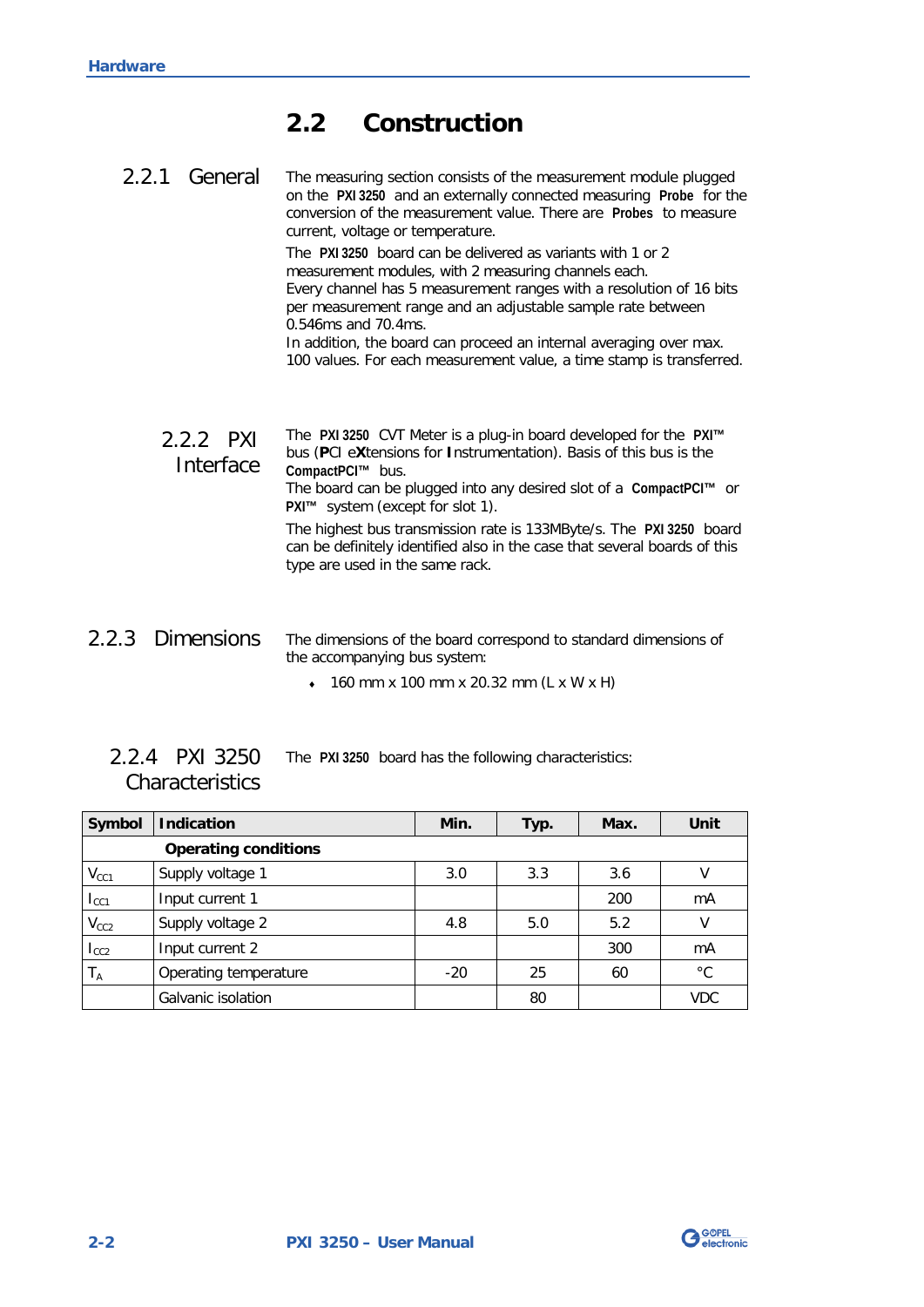## <span id="page-8-0"></span>**2.3 Structure**

<span id="page-8-1"></span>According to the delivered version, the **PXI 3250** CVT Meter has 2 or 4 sockets to connect the **Probes**. 2.3.1 General

All probes as well as the measurement module are especially adapted to be used with the **GOEPEL PXI 3250** board.

The board recognizes the connected **Probe** automatically and considers the calibrating values when measuring.

All measurement channels are galvanically separated from each other.

The user can define all parameters himself (sample rate, measurement range or averaging) as well as assign the obtained measuring values to deterministic events due to the belonging time stamps.

4 LEDs indicate the status of the measurement modules.

<span id="page-8-2"></span>**PXI** racks do have an own geographical slot addressing of the backplane. Numbering starts with **1** and can be seen at the cover's front side. Mount always an embedded controller or an MXI card at slot **1**. **PXI 3250** boards can read out the geographical slot address. 2.3.2 Addressing

#### <span id="page-8-3"></span>2.3.3 Front View



Figure 2-2: PXI 3250 Front View

The following table explains the front plate elements:

| Type   | <b>Name</b>     | <b>Description</b>                               |
|--------|-----------------|--------------------------------------------------|
| LED    | 1               | Blinking if Meas. module 1 (Ch1/2) is operable   |
|        | 2               | Blinking if Meas. module 2 (Ch3/4) is operable   |
|        | 3               | Blinking if Meas. module 1 (Ch1/2) has a failure |
|        | 4               | Blinking if Meas. module 2 (Ch3/4) has a failure |
| Socket | Ch <sub>1</sub> | Connection for Meas. probe to channel 1          |
|        | Ch <sub>2</sub> | Connection for Meas. probe to channel 2          |
|        | Ch <sub>3</sub> | Connection for Meas. probe to channel 3          |
|        | Ch <sub>4</sub> | Connection for Meas. probe to channel 4          |

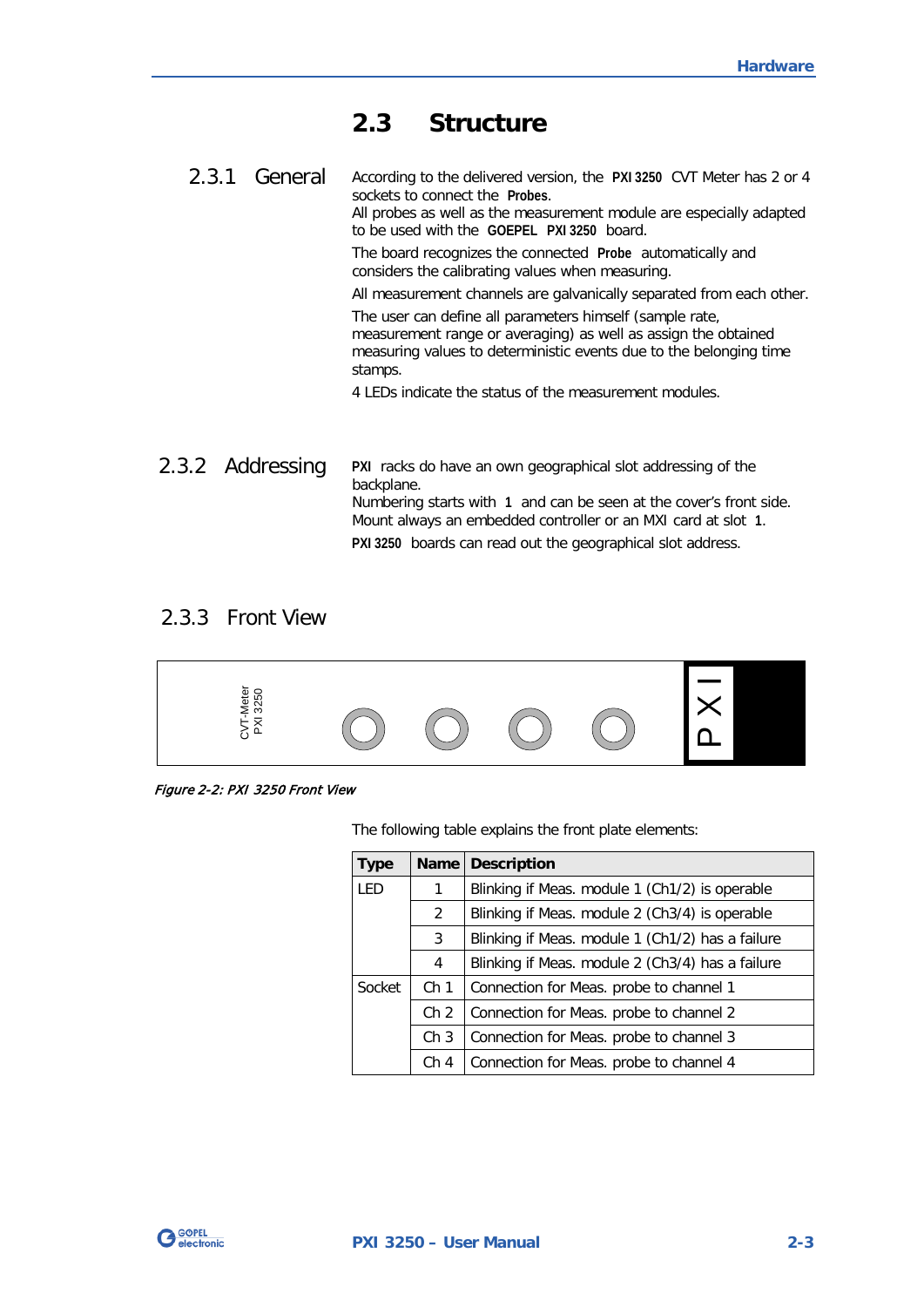# <span id="page-9-0"></span>**2.4 Measuring Technique**

## <span id="page-9-1"></span>2.4.1 Modules

The measurement system is a millivoltmeter.

It is possible to connect different probes providing voltage levels to the sockets.

The **Probes** are recognized automatically by the measurement module.

The measurement module provides the following internal measurement ranges and arithmetical resolutions:

| Range    | Gain | Meas. range   | Resolution   |
|----------|------|---------------|--------------|
| $\Omega$ |      | $+720/-300mV$ | $24 \mu V$   |
|          | 6    | $+/- 120$ mV  | $4 \mu V$    |
| 2        | 24   | $+/- 30$ mV   | 1 µV         |
| 3        | 50   | $+/- 15$ mV   | $0.5 \mu V$  |
|          | 100  | $+/- 7.5$ mV  | $0.25 \mu V$ |

The measurement ranges are automatically adapted to the corresponding measurement value by the **Autorange** function.

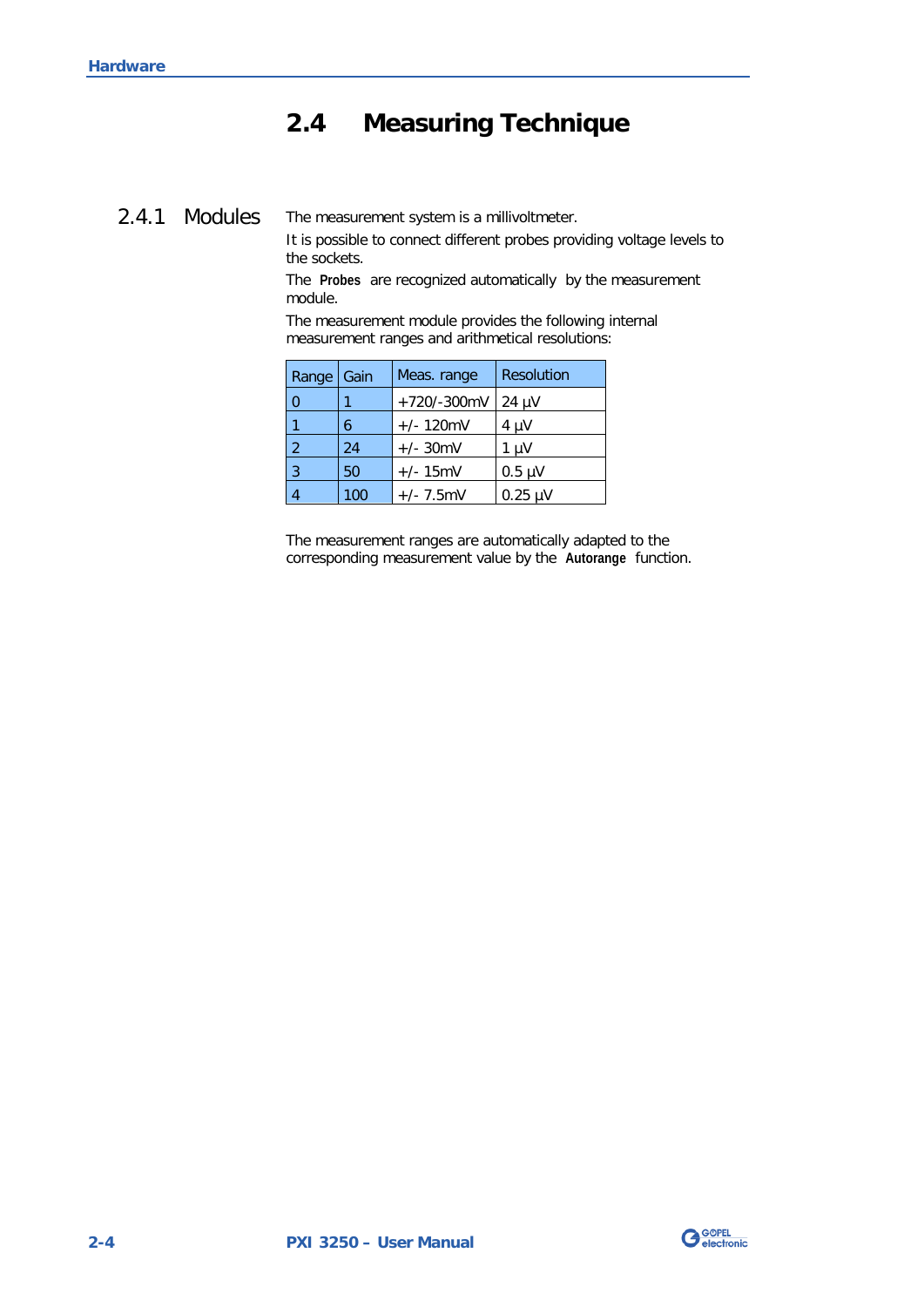| Characteristics                                                             | Symbol                | Meas. range      | Min.                         | Typ.                     | Max.                     | Unit       |
|-----------------------------------------------------------------------------|-----------------------|------------------|------------------------------|--------------------------|--------------------------|------------|
| Maximum value<br>of measurement voltage                                     | $ U $ max             | All              |                              | $\overline{\phantom{0}}$ | 720                      | mV         |
| Measurement voltage                                                         | Uin                   | 720 mV           | $-300$                       | $\frac{1}{2}$            | 720                      | mV         |
| (Overrange for Uin                                                          |                       | 120 mV           | $-120$                       | $\blacksquare$           | 120                      |            |
| outside the stated range)                                                   |                       | 30 mV            | $-30$                        | $\blacksquare$           | 30                       |            |
|                                                                             |                       | 15 mV            | $-15$                        | $\overline{a}$           | 15                       |            |
|                                                                             |                       | $7.5$ mV         | $-7.5$                       | $\overline{a}$           | 7.5                      |            |
| <b>Resolution</b>                                                           | <b>LSB</b>            | 720 mV           | $\blacksquare$               | 24                       | $\overline{\phantom{a}}$ | μV         |
|                                                                             |                       | 120 mV           | $\frac{1}{2}$                | $\overline{4}$           | $\overline{\phantom{a}}$ |            |
|                                                                             |                       | 30 mV            |                              | 1                        | $\blacksquare$           |            |
|                                                                             |                       | 15 mV            | $\overline{\phantom{a}}$     | 0.5                      | $\Box$                   |            |
|                                                                             |                       | $7.5$ mV         | $\overline{\phantom{a}}$     | 0.25                     | $\overline{\phantom{a}}$ |            |
| Offset error                                                                | Foffset               | 720 mV           |                              |                          | 3                        | <b>LSB</b> |
| of the measurement values*)                                                 |                       | 120 mV           | $\overline{\phantom{a}}$     | $\overline{\phantom{a}}$ | $\mathbf{3}$             |            |
|                                                                             |                       | 30 mV            | $\overline{a}$               | $\overline{a}$           | 3                        |            |
|                                                                             |                       | $15 \text{ mV}$  |                              | $\overline{a}$           | 5                        |            |
|                                                                             |                       | $7.5 \text{ mV}$ | $\centerdot$                 | $\overline{\phantom{a}}$ | 10                       |            |
| Gain error of the measurement values                                        | Fgain1                | $7.5$ mV         | $\overline{a}$               | $\overline{\phantom{a}}$ | 0.5                      | %          |
| (ambient temperature 15°C to 30°C)                                          |                       | All others       | $\overline{a}$               | $\overline{a}$           | 0.2                      | %          |
| Gain error of the measurement values<br>(ambient temperature 0°C to 50°C)   | Fgain2                | All              | $\overline{\phantom{0}}$     | $\overline{a}$           | 0.5                      | %          |
| Gain error of the measurement values<br>(ambient temperature -20°C to 60°C) | Fgain3                | All              | $\frac{1}{2}$                | $\overline{a}$           | $\mathbf{1}$             | %          |
| Background noise:                                                           | $\sigma$ <sup>0</sup> | 720 mV           | $\overline{\phantom{0}}$     | $\overline{\phantom{a}}$ | 20                       | <b>LSB</b> |
| Standard deviation of the                                                   |                       | 120 mV           | $\overline{a}$               | $\overline{\phantom{a}}$ | 20                       |            |
| measurement values<br>(Sample rate 1ms)                                     |                       | 30 mV            | $\overline{\phantom{a}}$     | $\overline{\phantom{a}}$ | 20                       |            |
|                                                                             |                       | 15 mV            | $\qquad \qquad \blacksquare$ | $\overline{a}$           | 20                       |            |
|                                                                             |                       | 7.5 mV           |                              |                          | 20                       |            |
| Standard deviation of the                                                   | $\sigma$ 128          | 720 mV           | $\centerdot$                 | $\overline{\phantom{a}}$ | $\overline{2}$           | <b>LSB</b> |
| measurement values                                                          |                       | 120 mV           | $\overline{\phantom{0}}$     | $\overline{\phantom{m}}$ | $\overline{2}$           |            |
| (Sample rate 128 ms)                                                        |                       | 30 mV            |                              |                          | 2                        |            |
|                                                                             |                       | 15 mV            |                              |                          | $\overline{2}$           |            |
|                                                                             |                       | 7.5 mV           | $\overline{\phantom{a}}$     | $\overline{\phantom{a}}$ | $\overline{2}$           |            |

Resolution and accuracy of voltage measurement:

\*) After 10 minutes of operation at least.

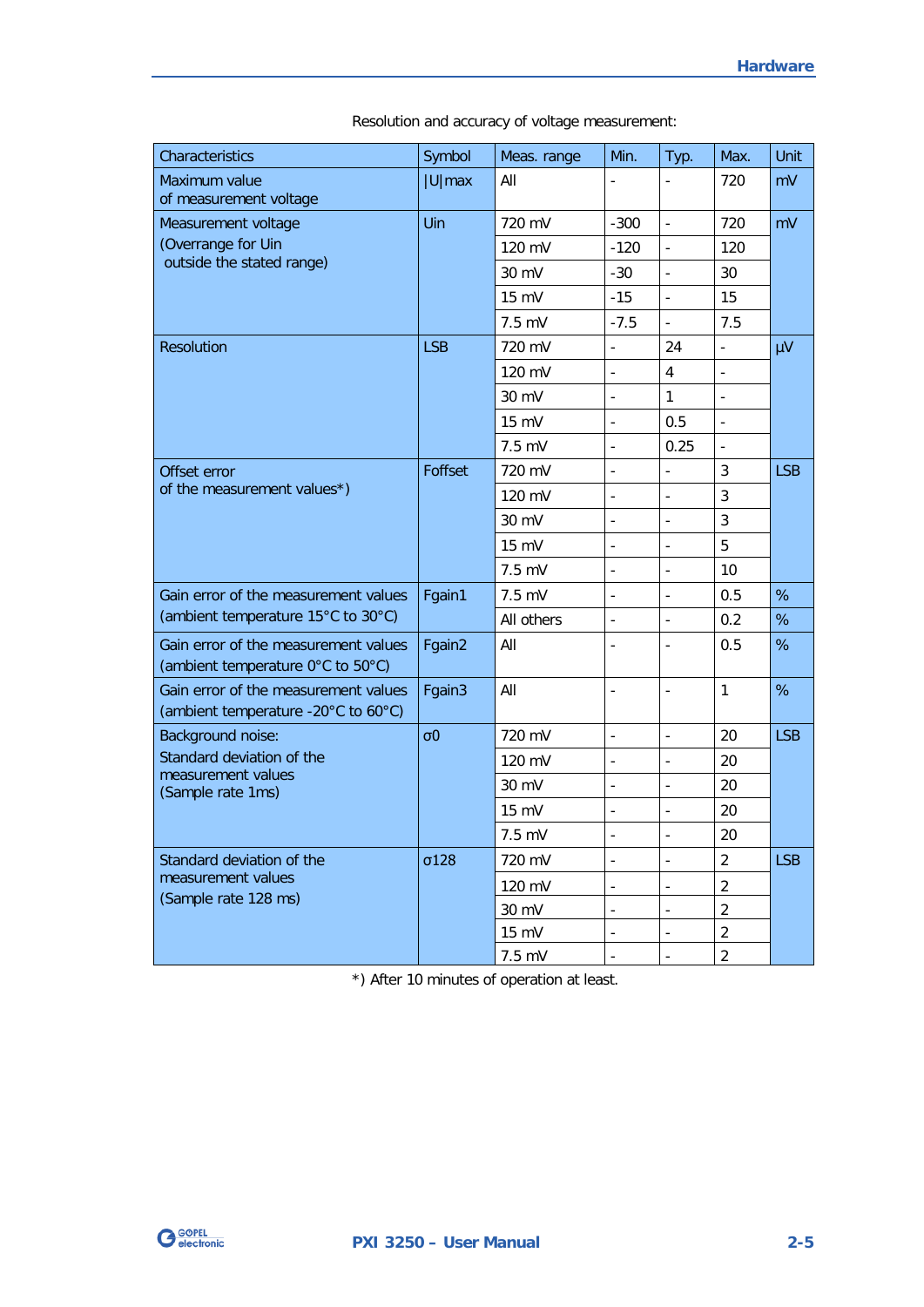<span id="page-11-0"></span>The type of the **Probe** defines which kind of measuring feeder is connected with the corresponding channel. By this, also the scaling factor and the unit of the measurement value to be transferred are defined. 2.4.2 Probes

| Type           | Kind of measurement                     | Measurement value resolution<br>(Meas. system resolution at Gain 100) |
|----------------|-----------------------------------------|-----------------------------------------------------------------------|
|                | low current (LI)                        | 10 µA/Bit                                                             |
| 2              | mean current (I)                        | 100 $\mu$ A/Bit                                                       |
| 3              | high current (HI)                       | 1 mA/Bit                                                              |
| $\overline{4}$ | voltage (up to 80V)                     | 0.1 mV/Bit                                                            |
| 5              | temperature measurement<br>(linearized) | $0.01 °C/B$ it                                                        |
| 8              | low current (LI)                        | 1 µA/Bit                                                              |
| 9              | low current (LI)                        | $0.1 \mu A/B$ it                                                      |

There are the following types of probes:

The **Probes** are constructed as follows:



The measurement accuracy that can be reached with a **Probe** and the measurement system depends on three factors:

- ♦ Error of the saved calibrating value of the coding unit
- ♦ Temperature drift of the resistance value of the measurement shunt
- ♦ Measurement failure of the measurement system

For I probes the following is valid:

| Accuracy of the measurement resistor at room temperature<br>12%                           |            |  |
|-------------------------------------------------------------------------------------------|------------|--|
| $(23 +/- 5 °C)$                                                                           |            |  |
| Failure of the calibrating value at room temperature<br>$(23 +/- 5 °C)$                   | $0.5\%$    |  |
| Temperature drift for the total temperature range<br>$(C.25 \text{ to } +125 \text{ °C})$ | $< 1.0 \%$ |  |

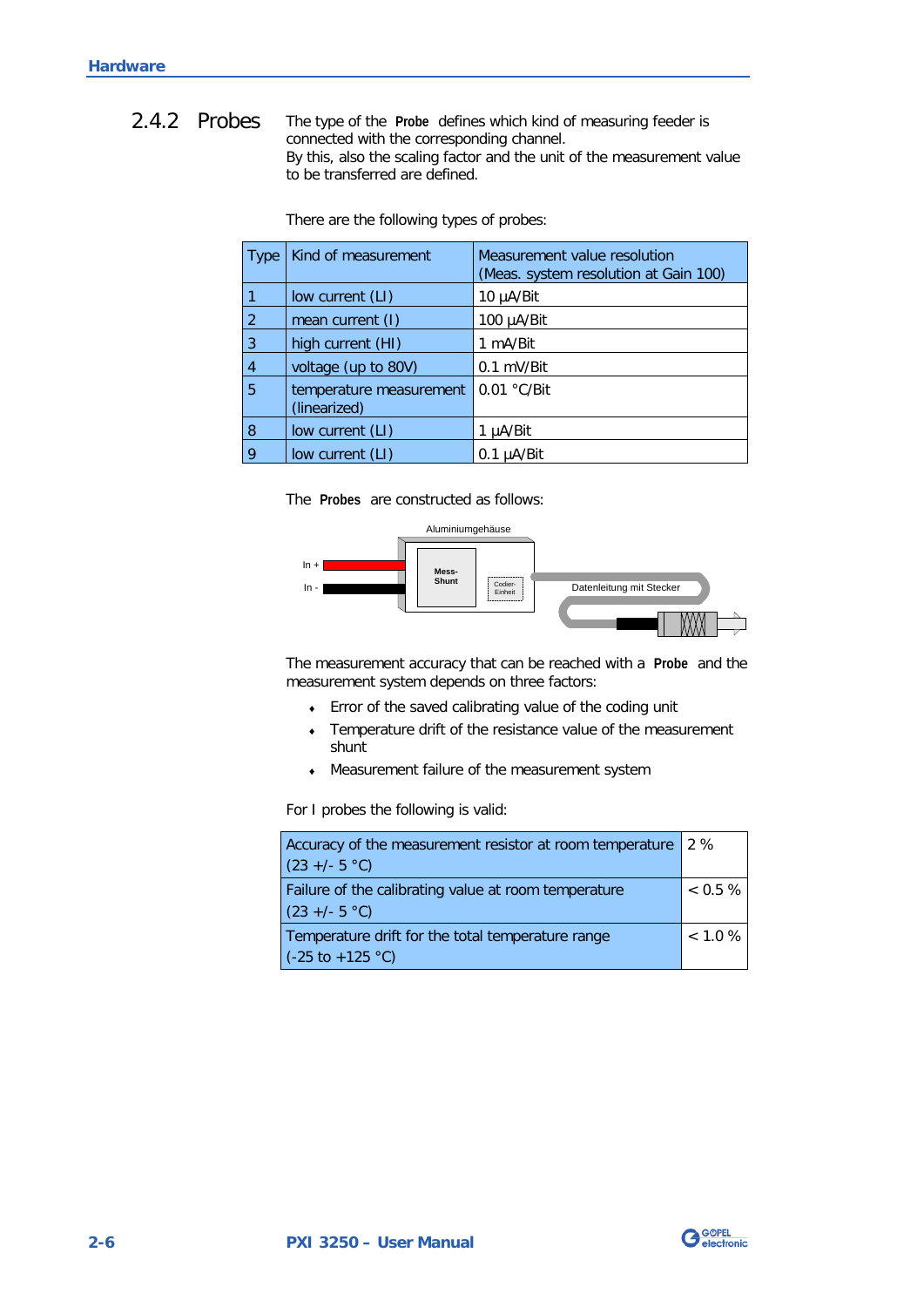Due to the multitude of available measuring shunts there is also a multitude of **Probes** available.

| <b>Type</b> | Meas. shunt   | <b>Resolution at</b><br>Gain 100 | Meas. Range at Gain 1             |
|-------------|---------------|----------------------------------|-----------------------------------|
| LI-Probe    | 1 Ohm         | $0.25 \mu A$                     | $-300+720mA$                      |
| I-Probe     | $0.5$ m $Ohm$ | 500 µA                           | Limited by fuse<br>at $\pm$ 70A   |
| HI-Probe    | $0.025$ mOhm  | $10 \text{ mA}$                  | Limited by fuse<br>at $\pm$ 4800A |
| U-Probe     |               | 170 µV                           | $-80V$ $+80V$                     |
| T-Probe     | PT1000        | 0.01 °C                          | $-40$ $+250^{\circ}$ C            |

Some examples can be found in the following table:

You can get more information regarding the **Probes** and the adaptation to the corresponding application from **GOEPEL electronic** upon request.

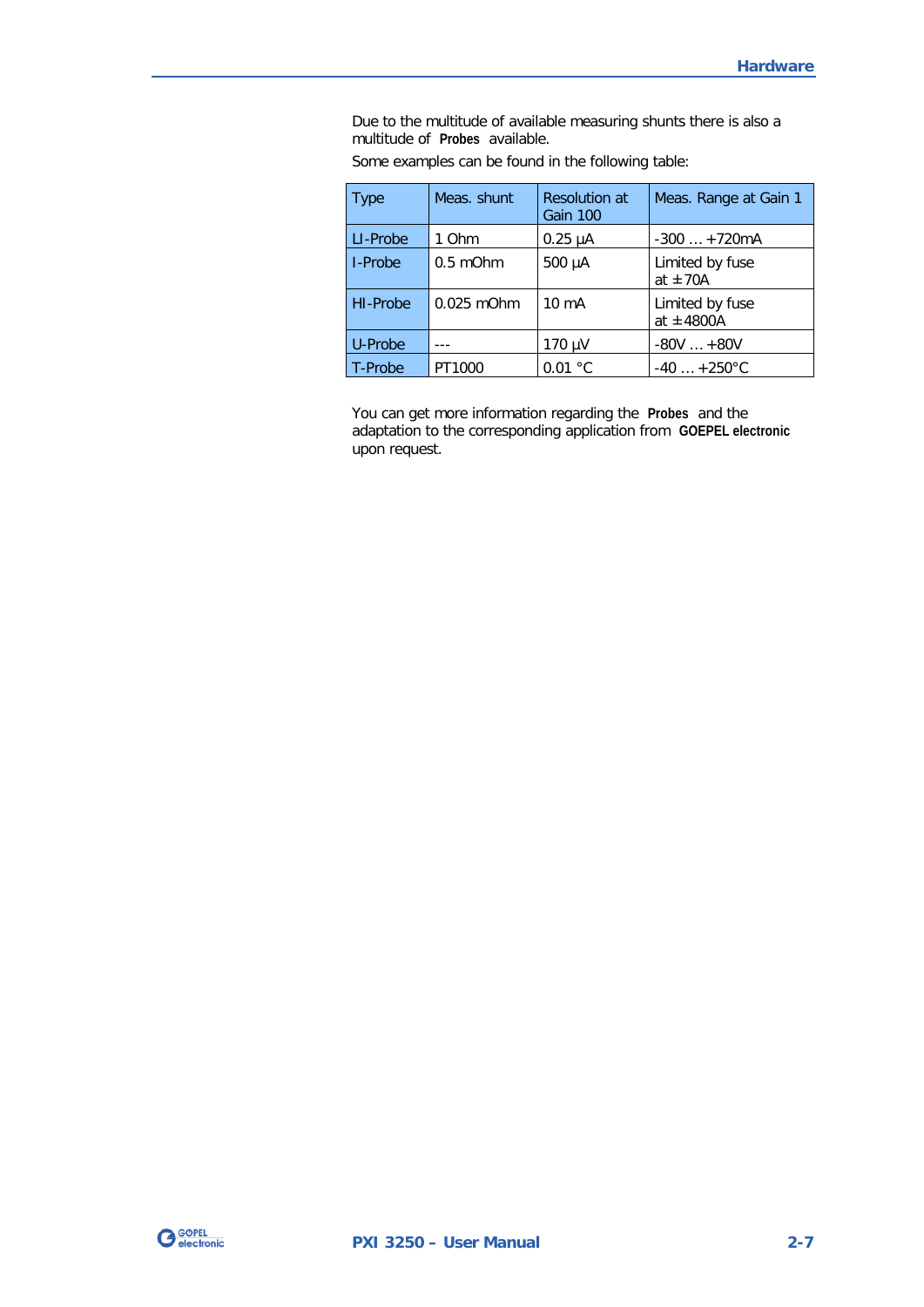<span id="page-13-0"></span>

| $2.4.3$ Aging | As any other component or device, the probes are subjected to aging<br>regarding their mechanical, electrical and measurement technical<br>properties. |
|---------------|--------------------------------------------------------------------------------------------------------------------------------------------------------|
|               | The most important effects of aging are:                                                                                                               |
|               | Drift of the resistance value of the measurement resistor<br>(measurement accuracy)                                                                    |
|               | Hardening of the cables etc.<br>$\bullet$                                                                                                              |
|               | By operating the system under high ambient temperature and / or<br>connector temperature, aging is accelerated.                                        |
|               | The specifications given in this document are kept for the following<br>operating conditions:                                                          |
|               | All variants: Max. 2.000h operation time at 75 $^{\circ}$ C                                                                                            |
|               | Longer operation at higher temperatures can cause untimely aging of<br>the cable.                                                                      |

The function is not impaired by this.

#### <span id="page-13-1"></span>The modules as well as the individual **Probes** are calibrated, and the detected deviations for failure correction are deposited at the module or the **Probe**. 2.4.4 Calibration

The date of the last calibration can be read out by software.

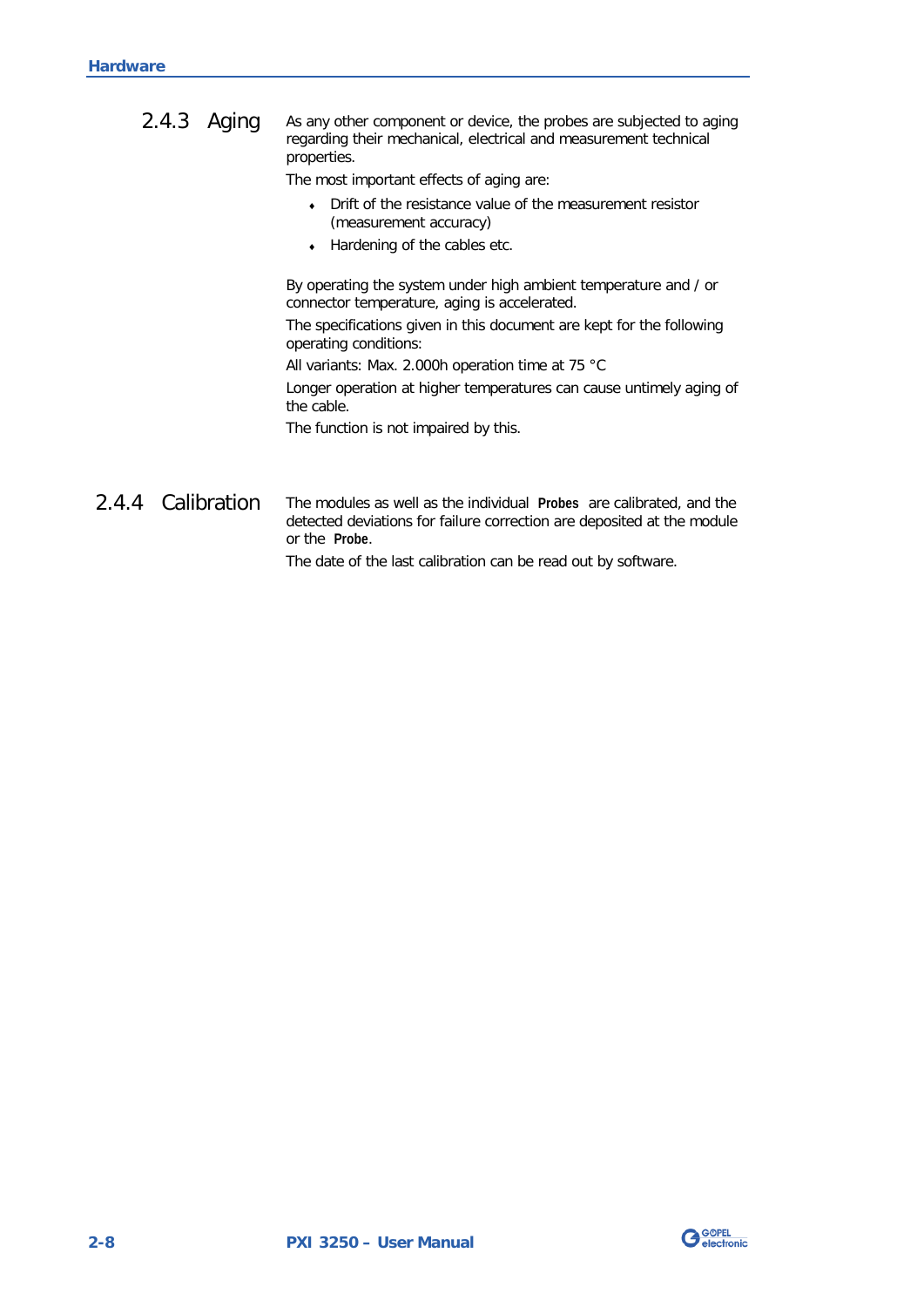# <span id="page-14-0"></span>**2.5 Accessories**

The following accessories are available for your **PXI 3250** board:

- ♦ Measurement probes
- ♦ Extensions for measurement probes
- ♦ Fuse carrier for HI-Probe

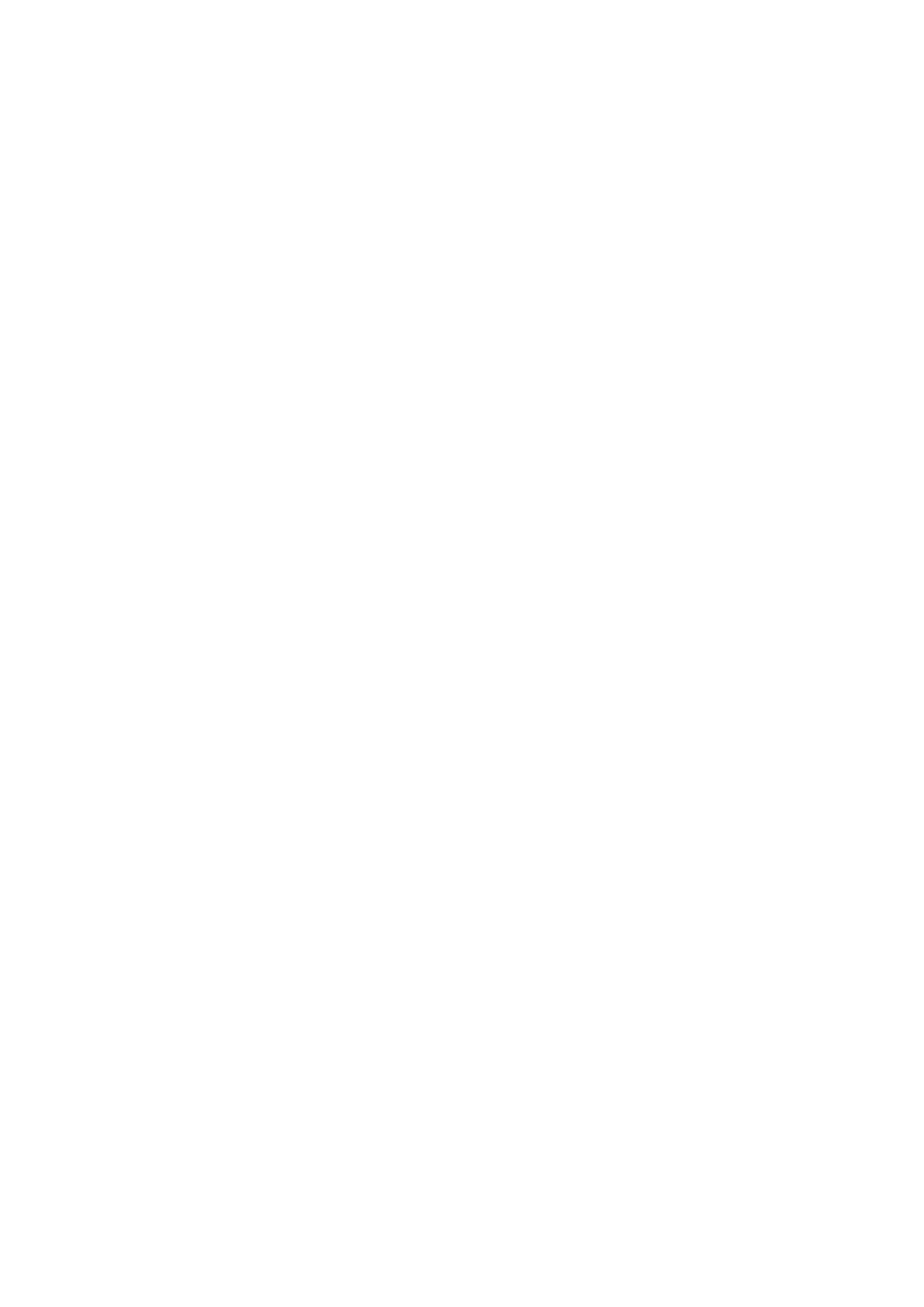# <span id="page-16-0"></span>**3 Control Software**

# <span id="page-16-1"></span>**3.1 Programming via DLL Functions**

With the function calls described in this section, **PXI 3250** boards can be addressed directly from several standard languages (VisualC++, CVI).

For the used structures, data types and error codes, please refer to the C header files – you find the corresponding files on the supplied product CD.

#### **Windows Device Driver**

The DLL functions for programming using the Windows device driver are described in the following sections:

- ♦ [DriverInfo](#page-17-0)
- **Xilinx Read Write Register**
- **Reset**
- Probe Status
- **Module Version**
- Module Error Flags
- **Set Config Measurement**
- **Get Config Measurement**
- **Single Read**
- Read
- **Start Stop**

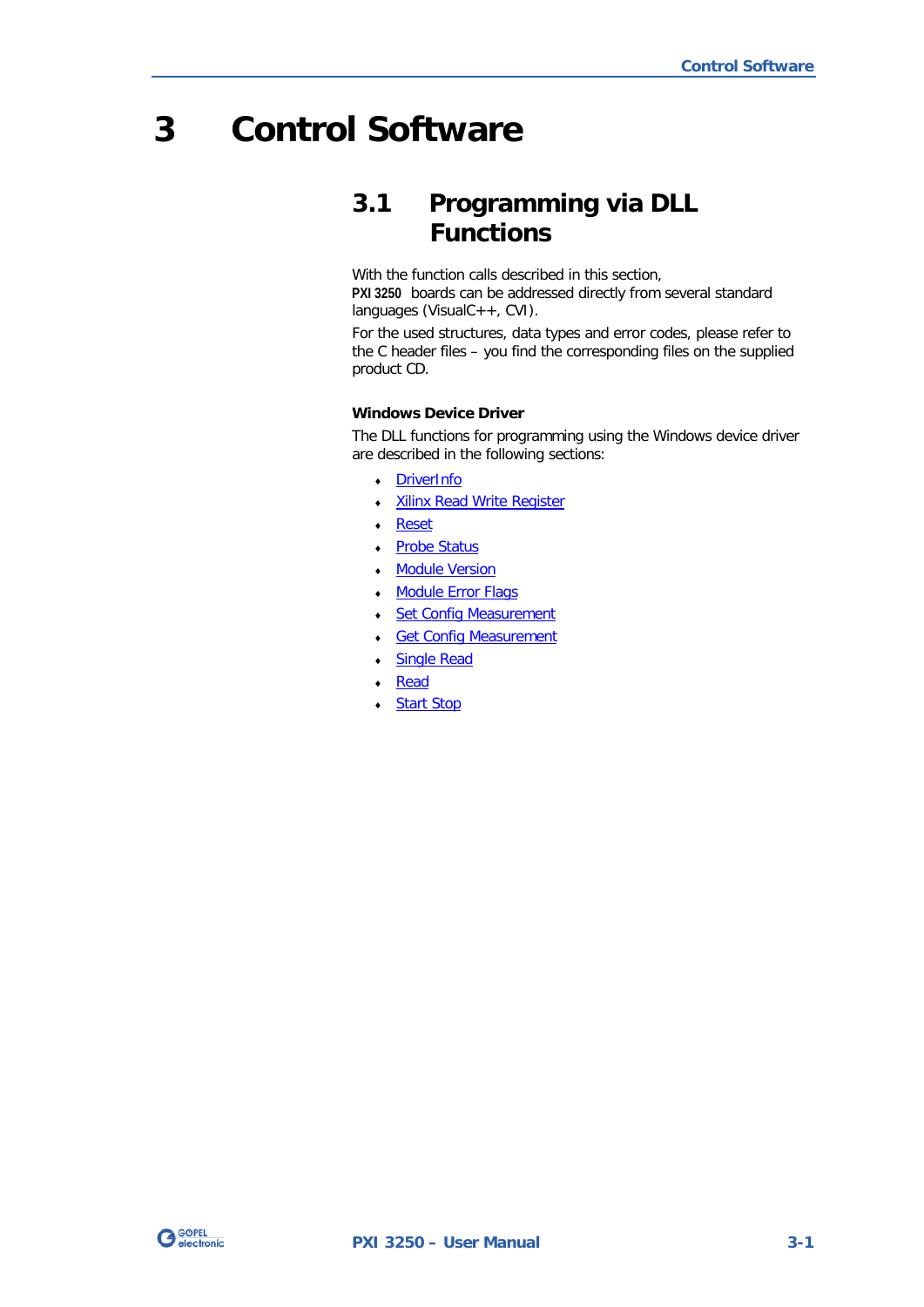<span id="page-17-0"></span>The **Pxi3250\_\_DriverInfo** function is for the status query of the hardware driver. 3.1.1 DriverInfo

#### **Format:**

```
S32 Pxi3250__DriverInfo
 (t_Driver_Info *pDriverInfo,
 U32 LengthInByte);
```
#### **Parameters:**

Pointer, e.g. **pDriverInfo**,

to a data structure, for the structure see the Pxi3250\_Userinterface.h file on the supplied product CD

**LenthInByte**

Size of the storage area **pDriverInfo** is pointing to in Bytes

#### **Description:**

The **Pxi3250\_\_DriverInfo** function returns information regarding the status of the hardware driver.

For this reason, the address of a **pDriverInfo** pointer has to be transferred to the function. By means of the **LengthInByte** parameter the function checks internally the correct initialized user memory.

The structure **pDriverInfo** is pointing to is filled with various information within the function.

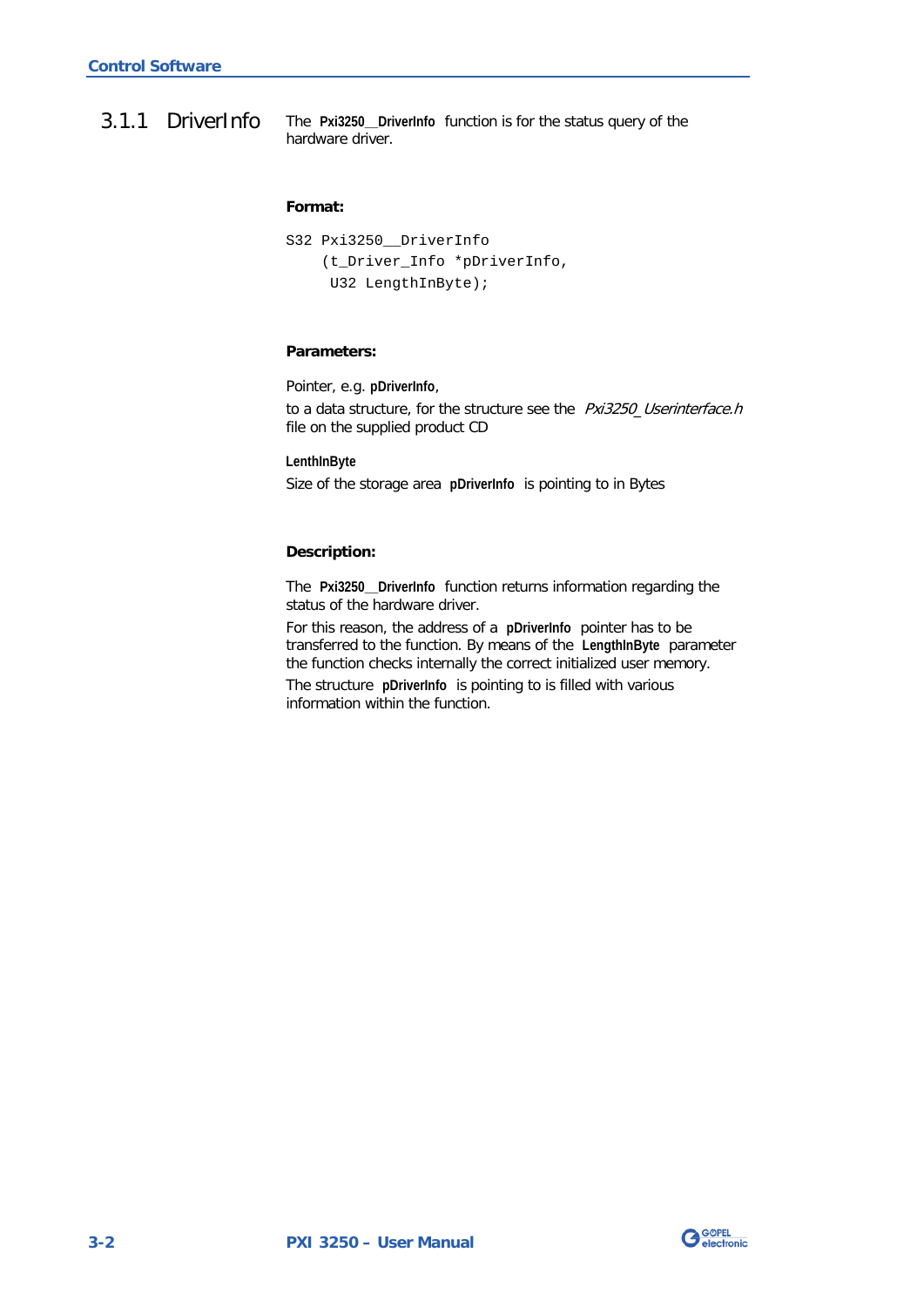## <span id="page-18-1"></span><span id="page-18-0"></span>3.1.2 Xilinx Read Write Register

The **Pxi3250\_\_XilinxReadWriteRegister** allows FPGA access.

#### **Format:**

```
S32 Pxi3250__XilinxReadWriteRegister
 (U8 *pData,
 U32 *DataLength);
```
#### **Parameters:**

Pointer, e.g. **pData**, to a data structure, for the structure see the Pxi3250\_Userinterface.h file on the supplied product CD

**DataLength** Number of bytes to be written to the structure **pData** is pointing to

#### **Description:**

By the **Pxi3250\_XilinxReadWriteRegister** function the FPGA registers can be directly read out or written.

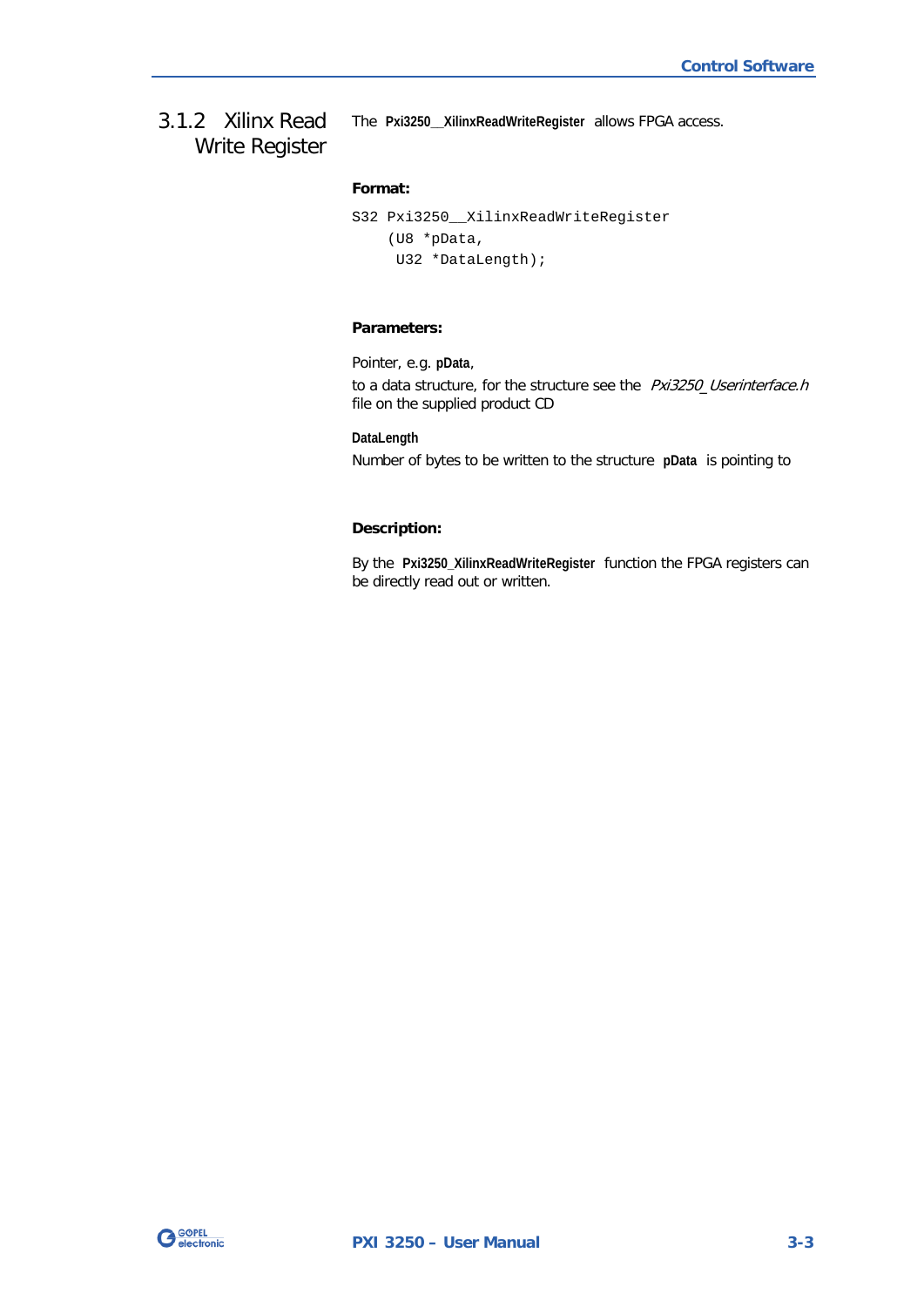<span id="page-19-1"></span><span id="page-19-0"></span>Activate several reset modes on the **PXI 3250** board by function **Pxi3250\_\_Reset**. 3.1.3 Reset

#### **Format:**

```
S32 Pxi3250__Reset
 (U8 Device,
 U32 Value);
```
#### **Parameters:**

**Device** Index of the **PXI 3250** board, left beginning with **1**

**Value**

Reset value bit oriented See Pxi3250 UserInterface.h

**K\_XILINX\_RESET\_NONE** no reset selected K\_XILINX\_RESET\_REGISTER all registers are reset **K\_XILINX\_RESET\_MEAS\_1** Meas. module 1 (Channel 1 and 2) **K\_XILINX\_RESET\_MEAS\_2** Meas. module 2 (Channel 3 and 4) **K\_XILINX\_RESET\_MEAS\_1\_FIFO\_CH\_1** FIFO Ch1 Meas. module 1 **K\_XILINX\_RESET\_MEAS\_1\_FIFO\_CH\_2** FIFO Ch2 Meas. module 1 **K\_XILINX\_RESET\_MEAS\_2\_FIFO\_CH\_1** FIFO Ch1 Meas. module 2 **K\_XILINX\_RESET\_MEAS\_2\_FIFO\_CH\_2** FIFO Ch2 Meas. module 2

The different modes can be combined by OR.

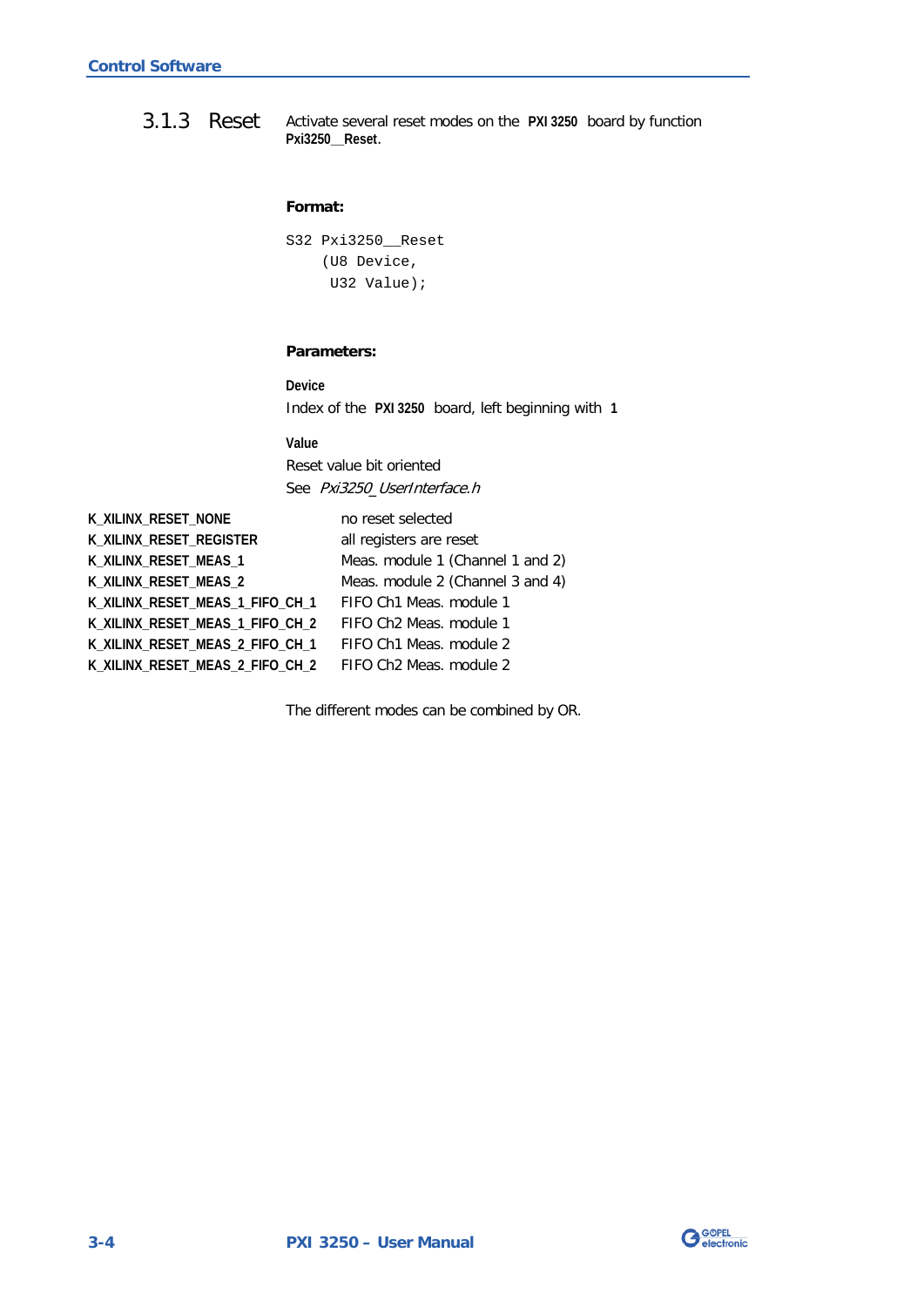<span id="page-20-1"></span><span id="page-20-0"></span>By function **Pxi3250\_\_ProbeStatus** status information can be read out for all four measurement probes. 3.1.4 Probe **Status** 

#### **Format:**

```
S32 Pxi3250__ProbeStatus
 (U8 Device,
  U8 Channel,
  t_ProbeStatus *Data);
```
#### **Parameters:**

**Device** Index of the **PXI 3250** board, left beginning with **1**

**Channel** Index of the measurement channel Range of values **1**..**4**

Pointer, e.g. **Data**, to a data structure, for the structure see the Pxi3250\_Userinterface.h file on the supplied product CD

U32 ProbeType; see **Probes U32 CalibValueProbe;** only informative **U32 OffsetValueProbe;** only informative **U32 CalibMonthProbe;** Month of the last probe calibration **U32 CalibYearProbe;** Year of the last probe calibration **U32 CalibMonthModule;** Month of the last measurement module calibration **U32 CalibYearModule;** Month of the last measurement module calibration **U32 ErrorFlags; Bit 0** = Failure when Reading/ Writing to the EEPROM **Bit 1** = Communication with Meas. ASIC Ch1 faulty **Bit 2** = Communication with Meas. ASIC Ch2 faulty **Bit 4** = Measurement value buffer overflow **Bit 5** = Communication buffer overflow **Bit 6** = Module is not calibrated

> **CalibMonthModule**, **CalibYearModule** and **ErrorFlags** are specific for the measurement module, providing the same values for Channel 1 and 2 as well as Channel 3 and 4.

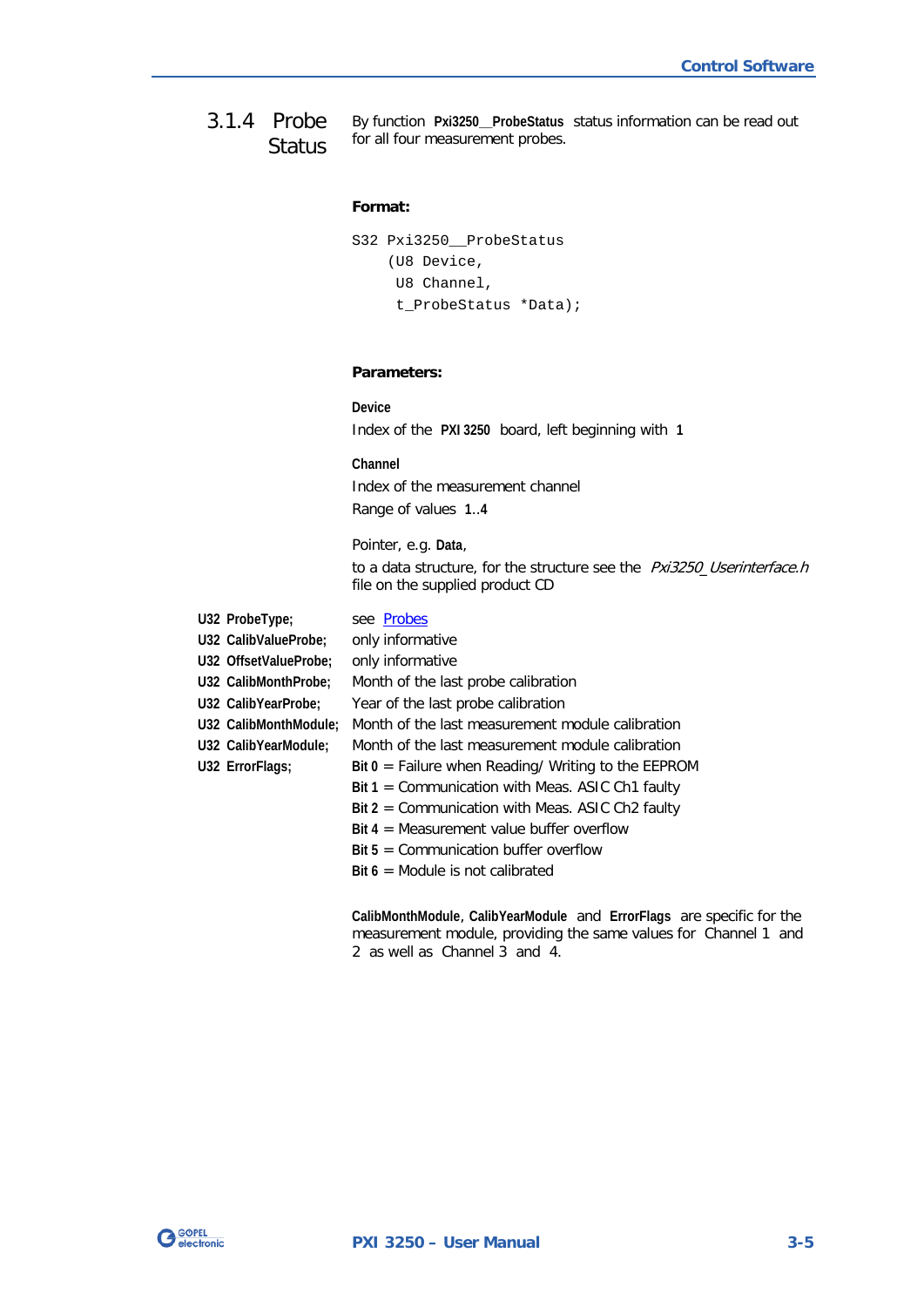<span id="page-21-1"></span><span id="page-21-0"></span>Read out general information for the available measurement modules by function **Pxi3250\_\_ModuleVersion**. 3.1.5 Module Version

```
Format:
```

```
S32 Pxi3250__ModuleVersion
 (U8 Device,
 U8 Channel,
  t_ModuleVersion *Version);
```
#### **Parameters:**

**Device** Index of the **PXI 3250** board, left beginning with **1 Channel** Index of the measurement channel Range of values **1**..**4** Pointer, e.g. **Version**,

to a data structure, for the structure see the Pxi3250\_Userinterface.h file on the supplied product CD

- **U32 HW\_Version;** Hardware version of the module
- **U32 SW\_Version;** Software version of the module
- **U32 SerialNumber;** Serial number of the module
- **U32 Signature;** The signature is always the same, it specifies the type of the module

Identical values are displayed for Channel 1/ 2 and Channel 3/ 4.

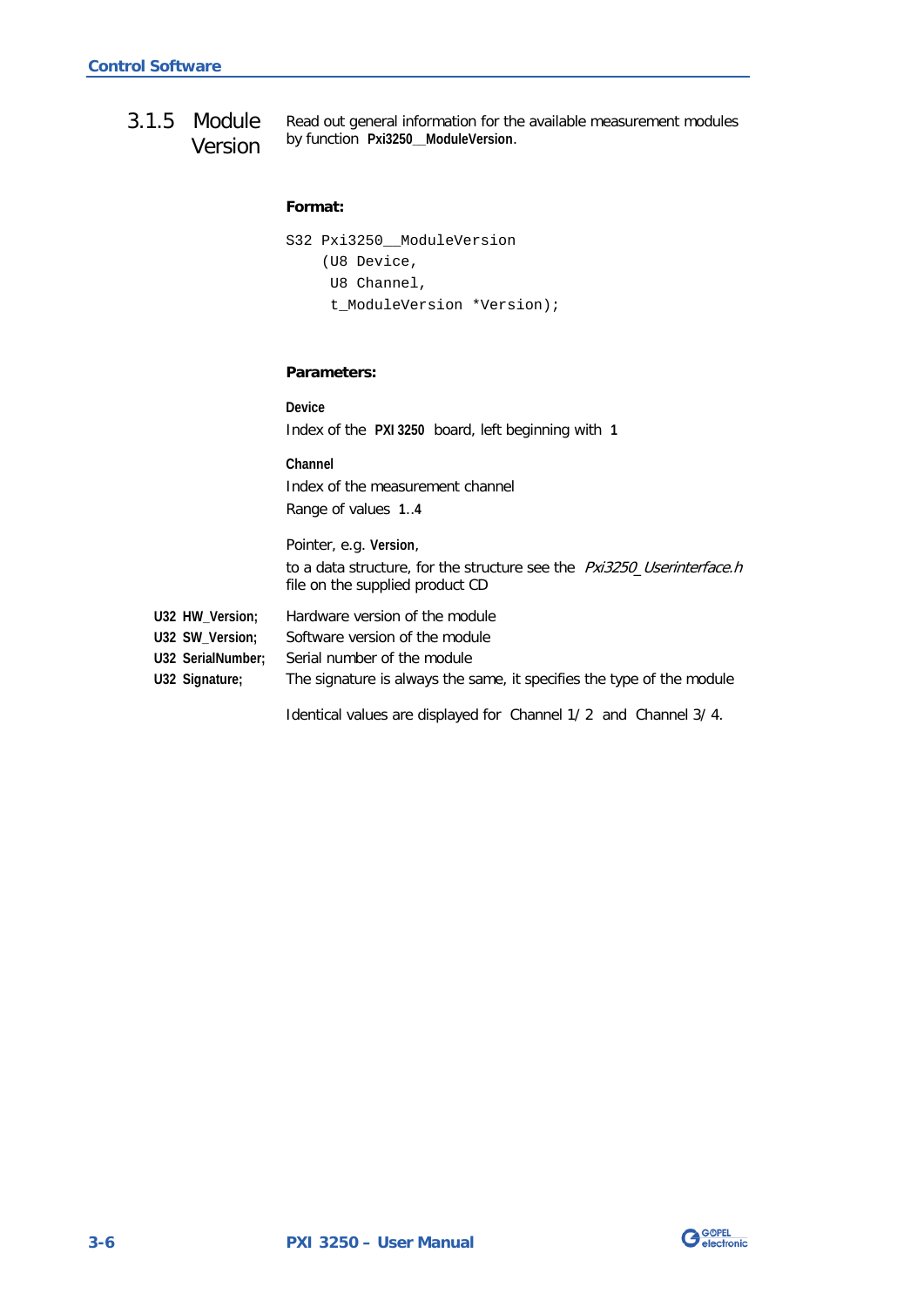<span id="page-22-1"></span><span id="page-22-0"></span>Query the current error states for all 4 measurement probes by function **Pxi3250\_\_ModuleErrorFlags**. 3.1.6 Module Error Flags

#### **Format:**

```
S32 Pxi3250__ModuleErrorFlags
 (U8 Device,
  U8 Channel,
  U32 *ErrorFlags);
```
#### **Parameters:**

**Device** Index of the **PXI 3250** board, left beginning with **1**

**Channel** Index of the measurement channel Range of values **1**..**4**

Pointer, e.g. **ErrorFlags**, to a data structure, for the structure see the Pxi3250\_Userinterface.h file on the supplied product CD

- **Bit 0** = Failure when Reading/ Writing to the EEPROM
- **Bit 1** = Communication with Meas. ASIC Ch1 faulty
- **Bit 2** = Communication with Meas. ASIC Ch2 faulty
- **Bit 4** = Measurement value buffer overflow
- **Bit 5** = Communication buffer overflow
- **Bit 6** = Module is not calibrated

The error states are measurement module specific, providing the same values for Channel 1 and 2 as well as Channel 3 and 4.

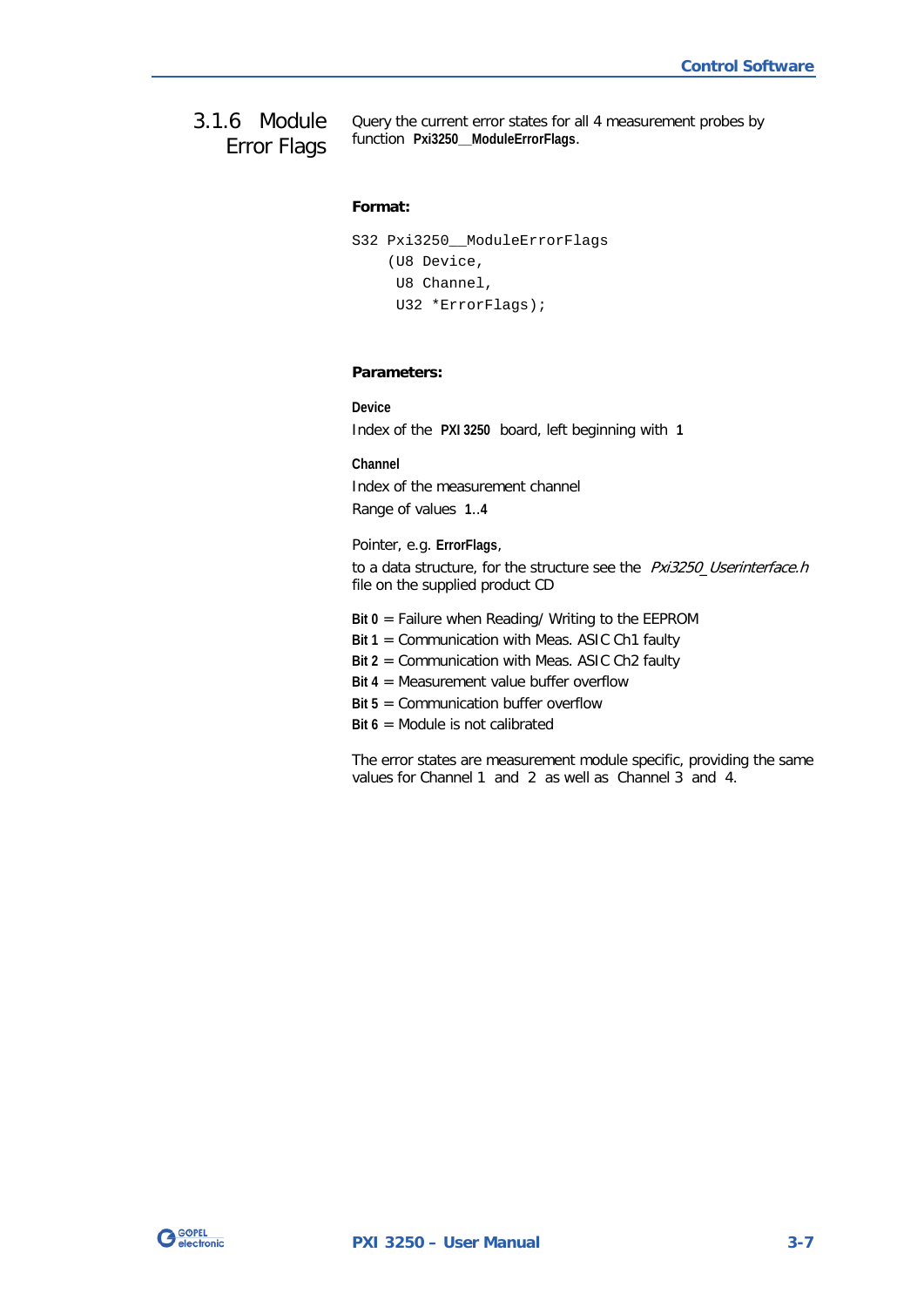<span id="page-23-1"></span><span id="page-23-0"></span>By function **Pxi3250\_\_SetConfigMeasurement** the measurement channels are configured. 3.1.7 Set Config Measurement

```
Format:
```

```
S32 Pxi3250__SetConfigMeasurement
 (U8 Device,
 U8 Channel,
  t_MeasConfig *Data);
```
#### **Parameters:**

**Device** Index of the **PXI 3250** board, left beginning with **1**

**Channel** Index of the measurement channel Range of values **1**..**4**

Pointer, e.g. **Data**, to a data structure, for the structure see the Pxi3250\_Userinterface.h file on the supplied product CD

The following measurement channel specific parameters are available:

| U8 Autorange;  | $1 =$ Autorange On<br>$0 =$ Autorange Off                                                                 |  |  |  |
|----------------|-----------------------------------------------------------------------------------------------------------|--|--|--|
| U8 Gain;       | Sets the used measurement range (gain)<br>Not relevant for Autorange $=$ 1                                |  |  |  |
| U8 MeasPeriod; | Statement for the length of a measurement period<br>(e.g., how many internal averages the ASIC executes): |  |  |  |
|                | $0.546$ ms = 8 internally averaged values                                                                 |  |  |  |
|                | $1.1\text{ms} = 16$ internally averaged values<br>٠                                                       |  |  |  |
|                | $2.2ms = 32$ internally averaged values                                                                   |  |  |  |
|                | $4.4 \text{ms} = 64$ internally averaged values<br>٠                                                      |  |  |  |
|                | $8.8\text{ms} = 128$ internally averaged values<br>۰                                                      |  |  |  |
|                | 17.6 ms $= 256$ internally averaged values<br>$\bullet$                                                   |  |  |  |
|                | $35.2 \text{ms} = 512$ internally averaged values<br>۰                                                    |  |  |  |
|                | $70.4 \text{ms} = 1024$ internally averaged values                                                        |  |  |  |
| U8 Average;    | Statement, over how many values the module<br>should proceed a further averaging                          |  |  |  |

Range of values **0x01**..**0x64** = 1 to 100 averagings

See also Hardware PXI 3250

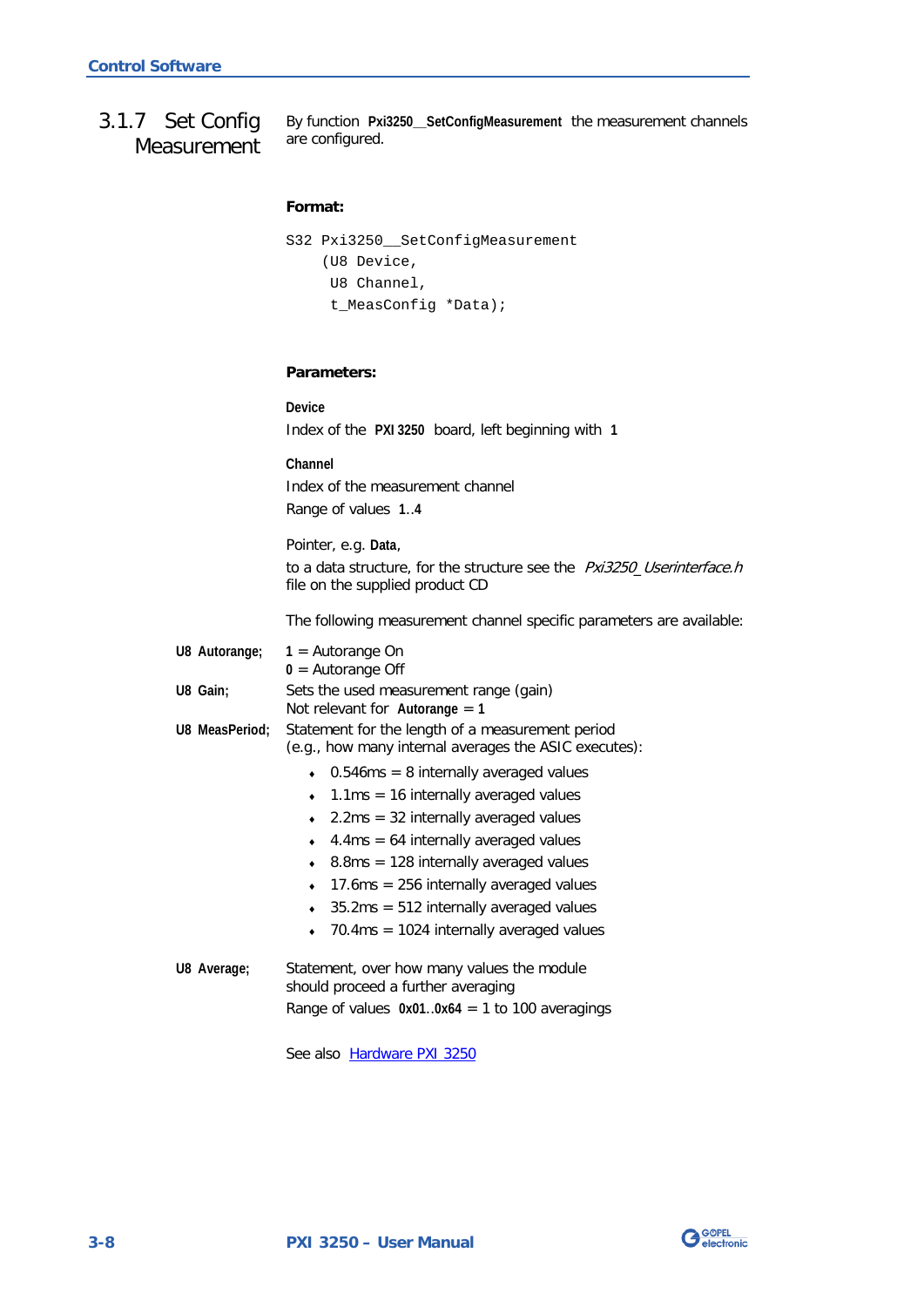<span id="page-24-1"></span><span id="page-24-0"></span>The function **Pxi3250\_\_GetConfigMeasurement** reads the current configuration of the measurement channels. 3.1.8 Get Config Measurement

#### **Format:**

```
S32 Pxi3250__GetConfigMeasurement
(U8 Device,
 U8 Channel,
  t_MeasConfig *Data);
```
#### **Parameters:**

|                | Device<br>Index of the PXI 3250 board, left beginning with 1                                                                                                                                                                                                                                                                                                                                                                                                                      |  |  |  |
|----------------|-----------------------------------------------------------------------------------------------------------------------------------------------------------------------------------------------------------------------------------------------------------------------------------------------------------------------------------------------------------------------------------------------------------------------------------------------------------------------------------|--|--|--|
|                | Channel<br>Index of the measurement channel<br>Range of values 14                                                                                                                                                                                                                                                                                                                                                                                                                 |  |  |  |
|                | Pointer, e.g. Data,<br>to a data structure, for the structure see the <i>Pxi3250_Userinterface.h</i><br>file on the supplied product CD                                                                                                                                                                                                                                                                                                                                           |  |  |  |
|                | The following measurement channel specific parameters are available:                                                                                                                                                                                                                                                                                                                                                                                                              |  |  |  |
| U8 Autorange;  | $1 =$ Autorange On<br>$0 =$ Autorange Off                                                                                                                                                                                                                                                                                                                                                                                                                                         |  |  |  |
| U8 Gain;       | Sets the used measurement range (gain)<br>Not relevant for Autorange $= 1$                                                                                                                                                                                                                                                                                                                                                                                                        |  |  |  |
| U8 MeasPeriod: | Statement for the length of a measurement period<br>(e.g., how many internal averages the ASIC executes):                                                                                                                                                                                                                                                                                                                                                                         |  |  |  |
|                | $\bullet$ 0.546ms = 8 internally averaged values<br>$1.1 \text{ms} = 16$ internally averaged values<br>$\bullet$<br>$2.2ms = 32$ internally averaged values<br>$\bullet$<br>$4.4 \text{ms} = 64$ internally averaged values<br>$8.8\text{ms} = 128$ internally averaged values<br>$\bullet$<br>17.6ms = $256$ internally averaged values<br>۰<br>$35.2\text{ms} = 512$ internally averaged values<br>$\bullet$<br>$70.4 \text{ms} = 1024$ internally averaged values<br>$\bullet$ |  |  |  |
| U8 Average;    | Statement, over how many values the module<br>should proceed a further averaging<br>Range of values $0x01$ $0x64 = 1$ to 100 averagings                                                                                                                                                                                                                                                                                                                                           |  |  |  |

See also **Hardware PXI 3250** 

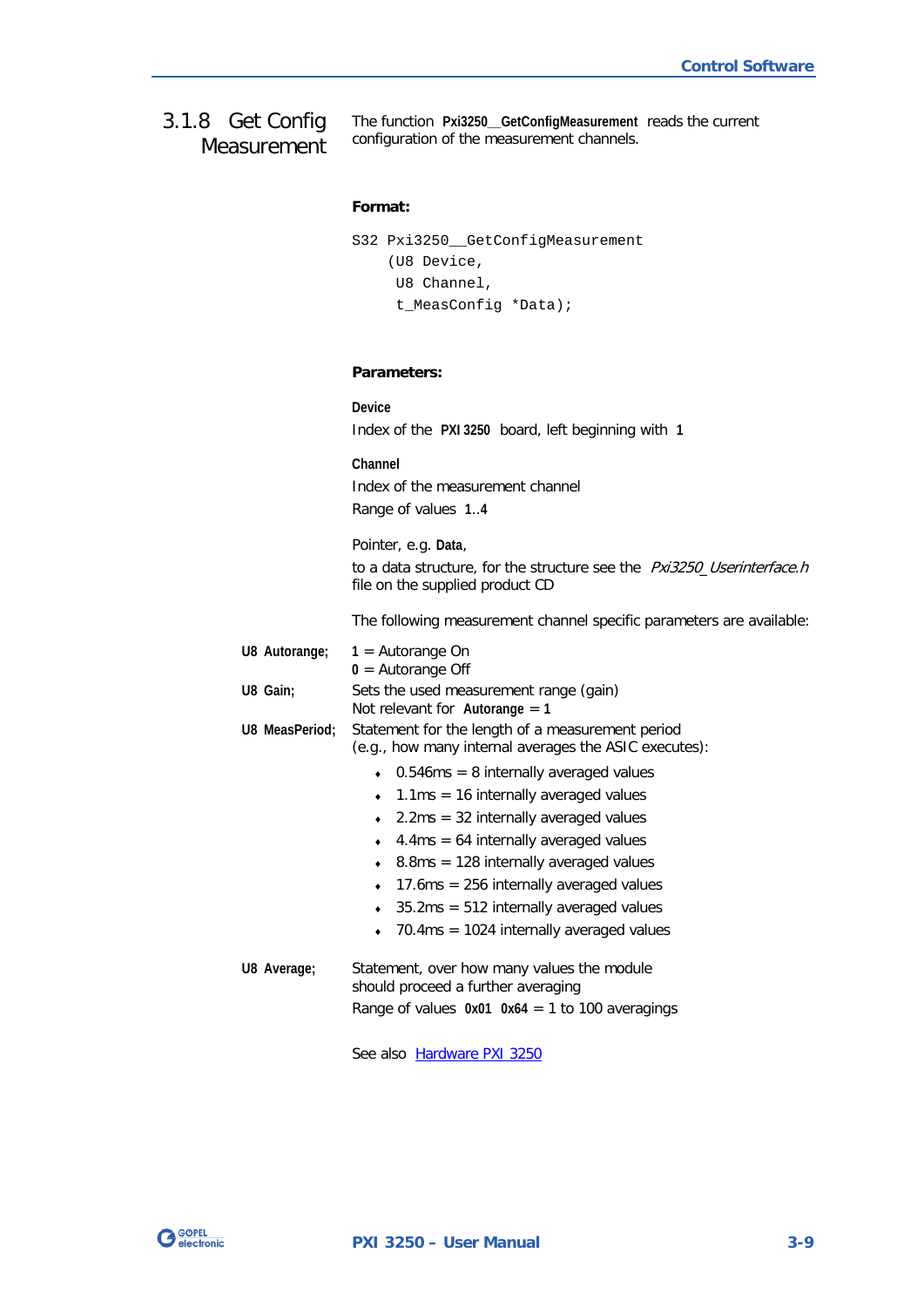<span id="page-25-1"></span><span id="page-25-0"></span>The function **Pxi3250\_\_SingleRead** executes one individual measurement. 3.1.9 Single Read

#### **Format:**

```
S32 Pxi3250__SingleRead(U8 Device,
U8 channel,
 U32 Timeout,
  double *Value, U8 *Probe);
```
#### **Parameters:**

**Device** Index of the **PXI 3250** board, left beginning with **1**

**Channel** Index of the measurement channel Range of values **1**..**4**

**Timeout** To be given in ms

**Value** Measurement value

**Probe**

Find out the unit belonging to the measurement value via the value of this variable:

| Probe   Unit |                    | Probe   Unit |        |                          |
|--------------|--------------------|--------------|--------|--------------------------|
| 1 -> $A$     |                    |              |        | $6 \rightarrow$ not used |
|              | $2 \rightarrow A$  |              |        | $7 \rightarrow$ not used |
|              | $3 \rightarrow A$  |              | 8 -> A |                          |
|              | $4 \rightarrow V$  |              | 9 -> A |                          |
|              | 5 $\rightarrow$ °C |              |        |                          |

#### **Description:**

The function **Pxi3250\_\_SingleRead** starts one measurement (single measurement) and reads the measurement value detected for the corresponding channel. If no measurement value is provided, the function is cancelled after the given **Timeout** time.

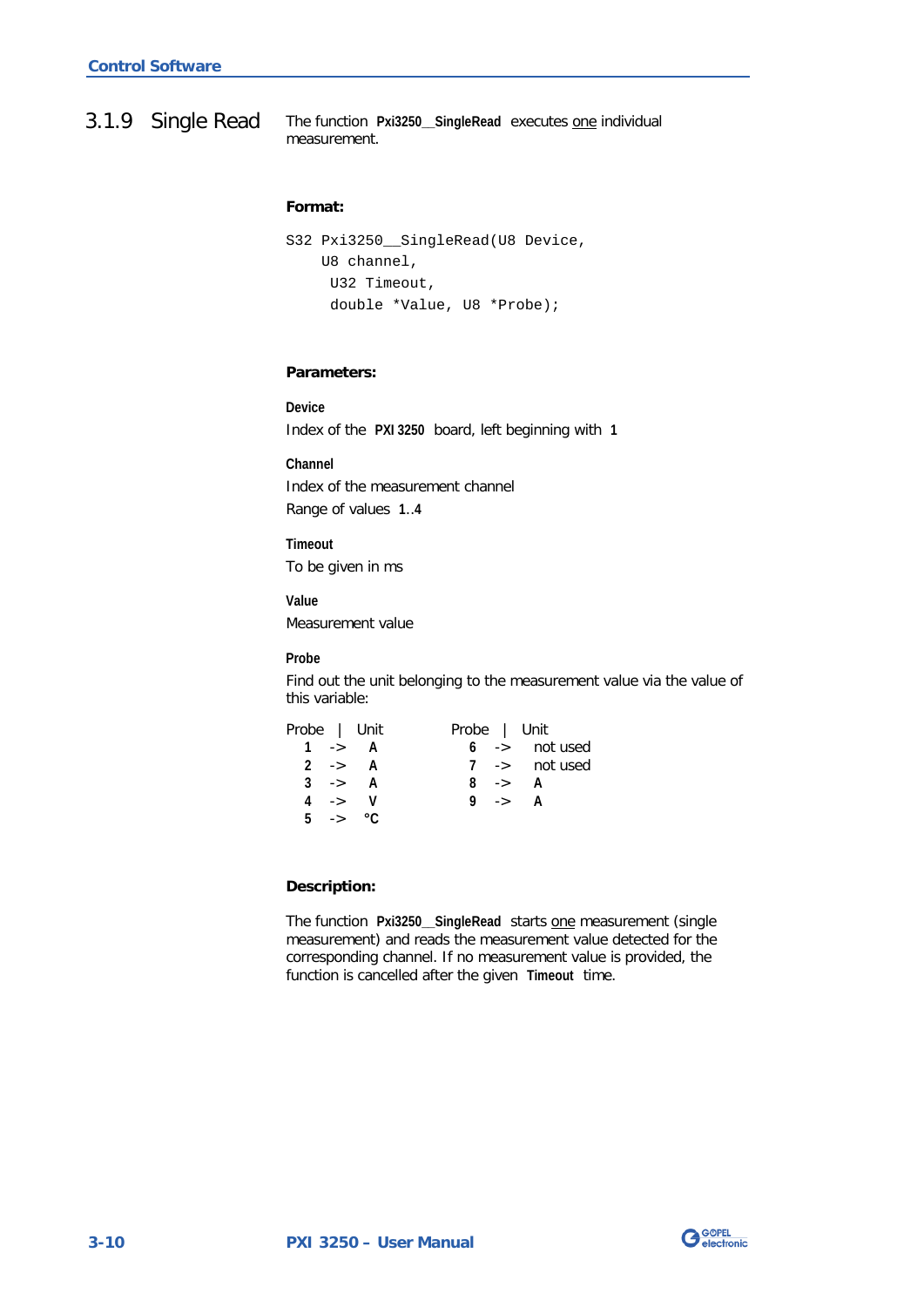<span id="page-26-1"></span><span id="page-26-0"></span>By function **Pxi3250\_\_Read** the measurement value of the current FIFO element for the indicated channel is read. 3.1.10 Read

#### **Format:**

```
S32 Pxi3250__Read
 (U8 Device,
  u8 Channel,
  U8 *ChannelState,
  double *Value,
  U32 *Timestamp,
  U8 *Flag,
  U8 *Probe);
```
#### **Parameters:**

**Device** Index of the **PXI 3250** board, left beginning with **1**

**Channel** Index of the measurement channel Range of values **1**..**4**

**ChannelState** Status of the channel to be queried

**K\_CHANNEL\_MEASUREMENT\_ACTIV** or **K\_CHANNEL\_MEASUREMENT\_INACTIV**

**Value** Measurement value

**Timestamp** Time stamp belonging to the measurement value in ms

**Flag** FIFO state **Bit 0** = **1**: **K\_FLAG\_FIFO\_EMPTY Bit 1** = **1**: **K\_FLAG\_FIFO\_OVERFLOW**

**Probe**

Find out the unit belonging to the measurement value via the value of this variable:

|                   | Probe   Unit | Probe   Unit      |                          |
|-------------------|--------------|-------------------|--------------------------|
| $1 \rightarrow A$ |              |                   | $6 \rightarrow$ not used |
| $2 \rightarrow A$ |              |                   | $7 \rightarrow$ not used |
| $3 \rightarrow A$ |              | $8 \rightarrow A$ |                          |
| 4 -> V            |              | 9 -> A            |                          |
| 5 -> $\degree$ C  |              |                   |                          |

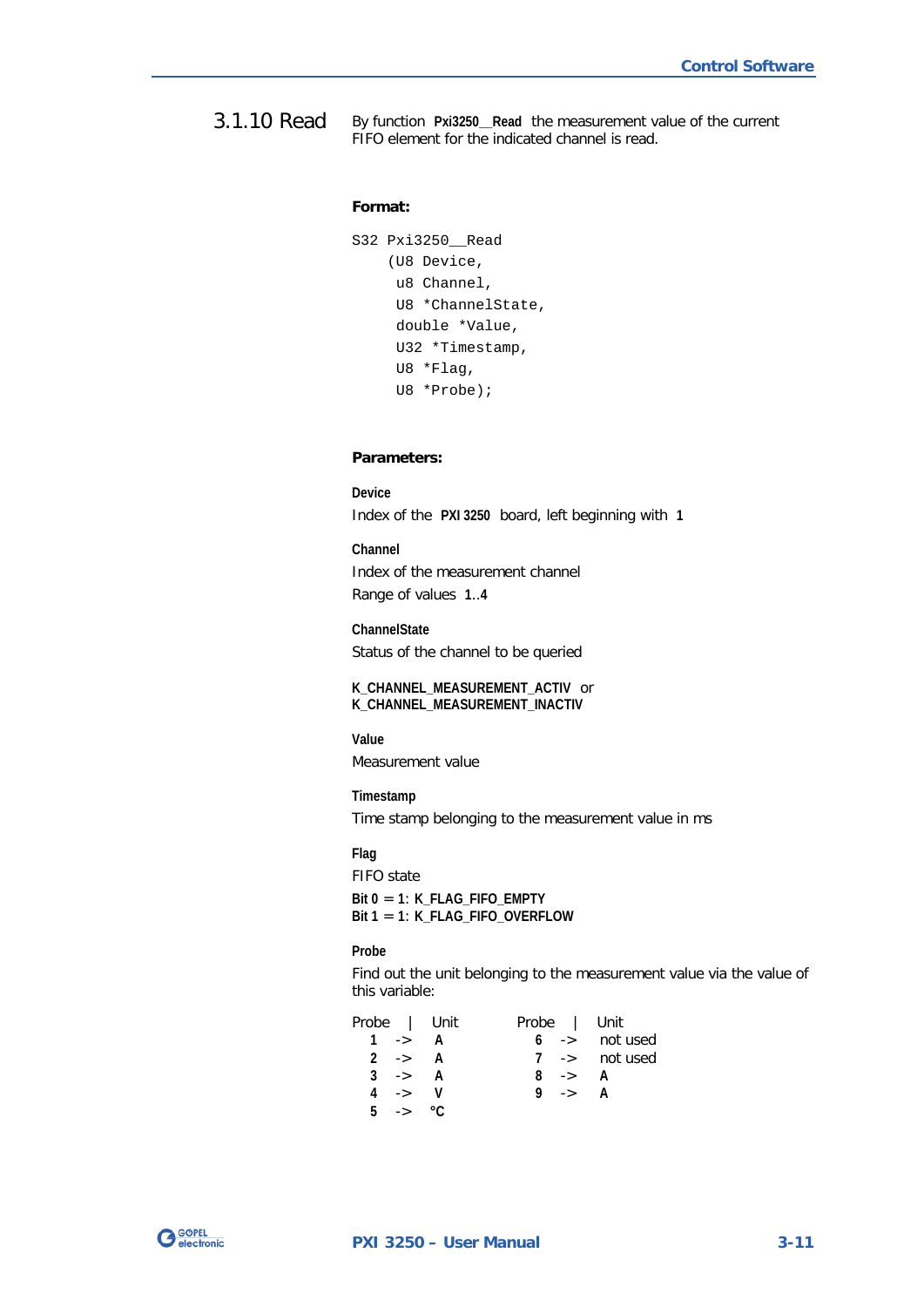#### **Description:**

The **Pxi3250\_\_Read** function reads the measurement value of the current FIFO element with the belonging time stamp for the indicated channel. By repeated call, a continued measurement can be realized.

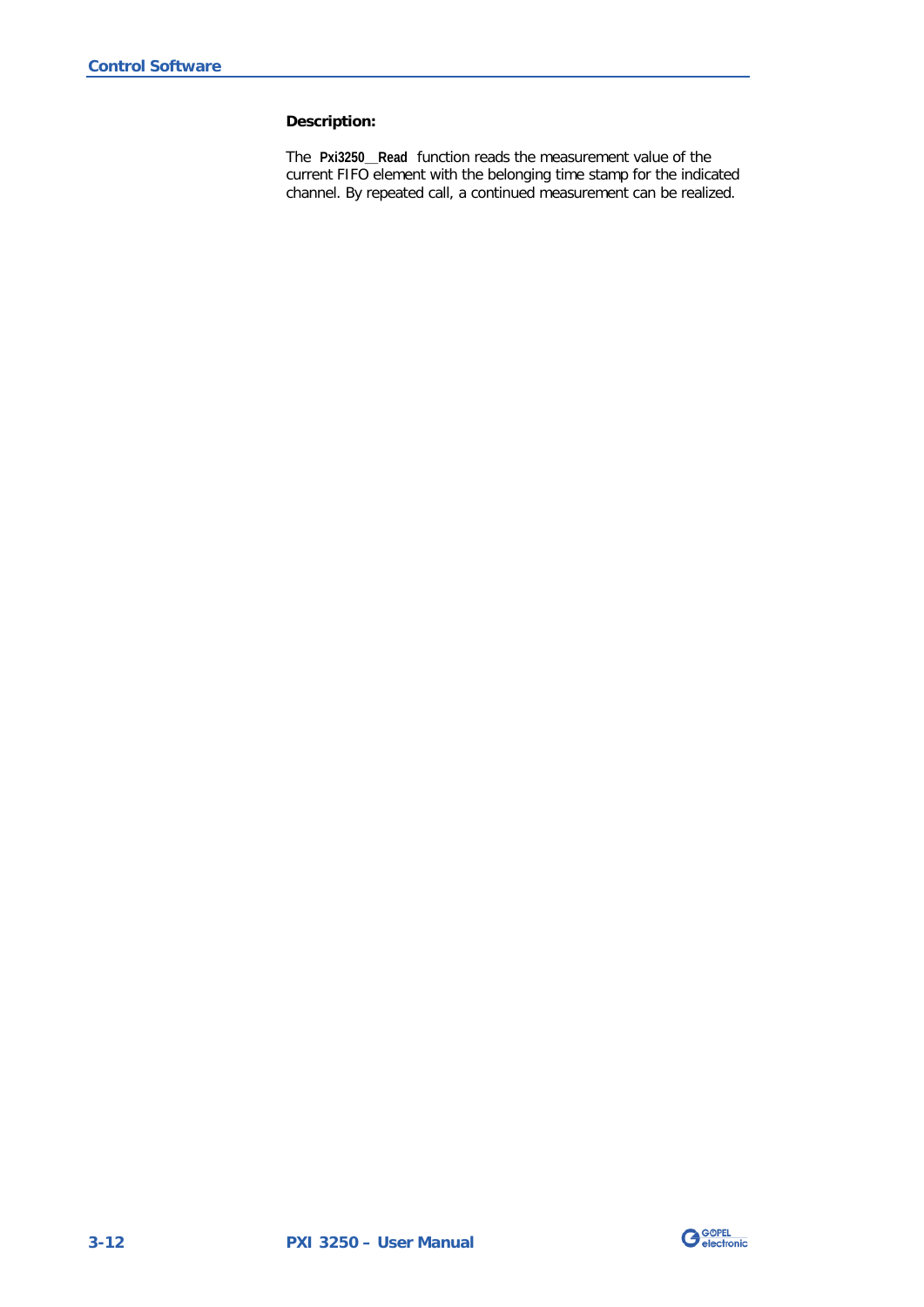<span id="page-28-1"></span><span id="page-28-0"></span>The function **Pxi3250\_\_StartStop** starts the continued measurement on the indicated channel/ stops the continued measurement on the indicated channel. 3.1.11 Start Stop

#### **Format:**

|  | S32 Pxi3250 StartStop |
|--|-----------------------|
|  | (U8 Device,           |
|  | U8 Channel,           |
|  | U8 Mode);             |

#### **Parameters:**

**Device** Index of the **PXI 3250** board, left beginning with **1**

**Channel** Index of the measurement channel Range of values **1**..

**Mode K\_MODE\_START** | **K\_MODE\_STOP**

#### **Description:**

The function **Pxi3250\_\_StartStop** starts/ stops the continued measurement fort he indicated channel. The detected values are deposited in an internal FIFO. They must be read out separately by function [Read.](#page-26-1)

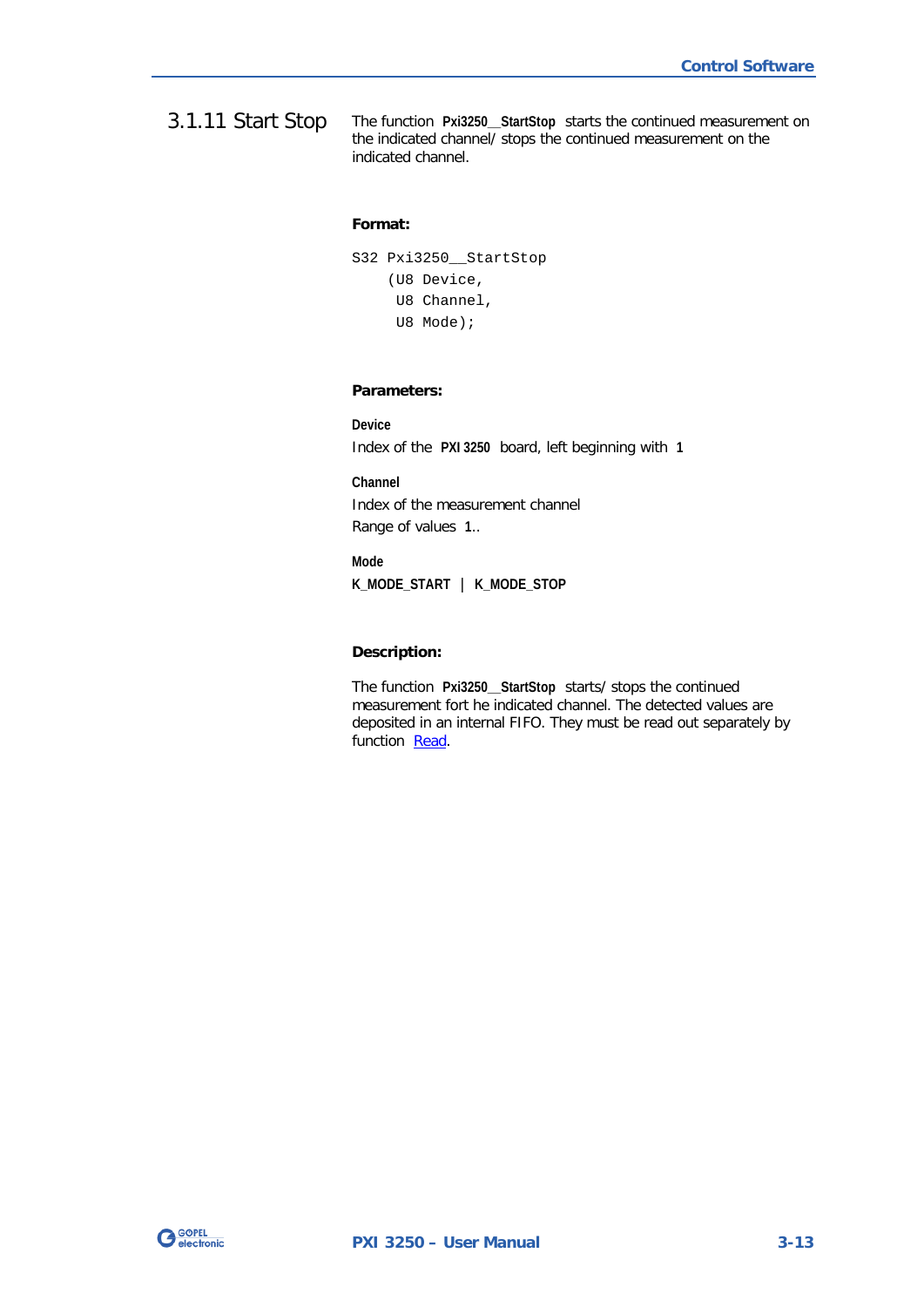# <span id="page-29-0"></span>**3.2 Programming by LabVIEW**

#### **LLB using the Windows Device Driver**

The  $GPxi3250/Win2000(V^*.*)$  folder of the supplied CD contains VIs for activating **PXI 3250** boards directly under LabVIEW.

The functions described in the **Programming via DLL Functions** section are used for this.